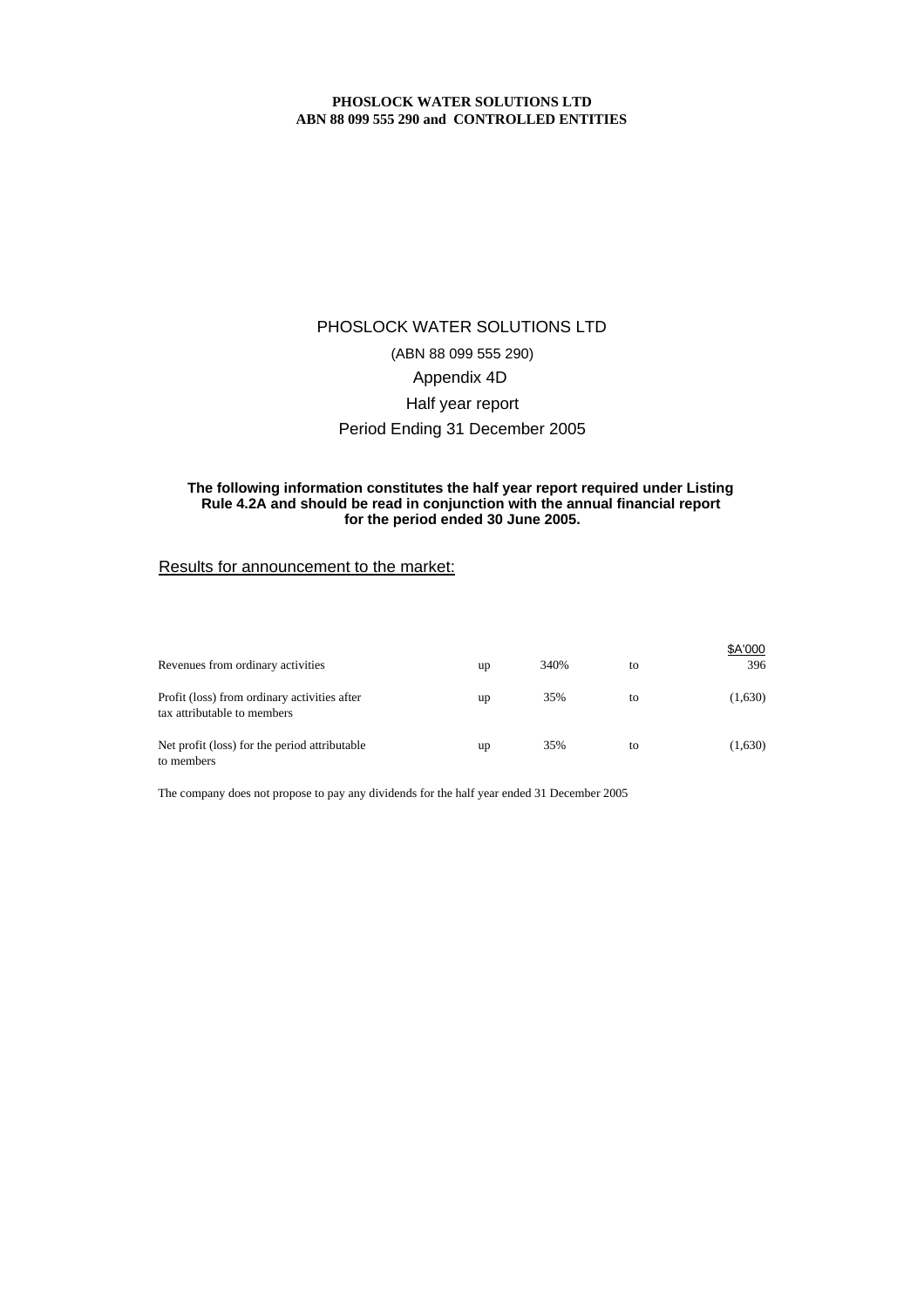# **PHOSLOCK WATER SOLUTIONS LIMITED ABN 88 099 555 290**

**FINANCIAL REPORT FOR THE HALF YEAR ENDED 31 DECEMBER 2005**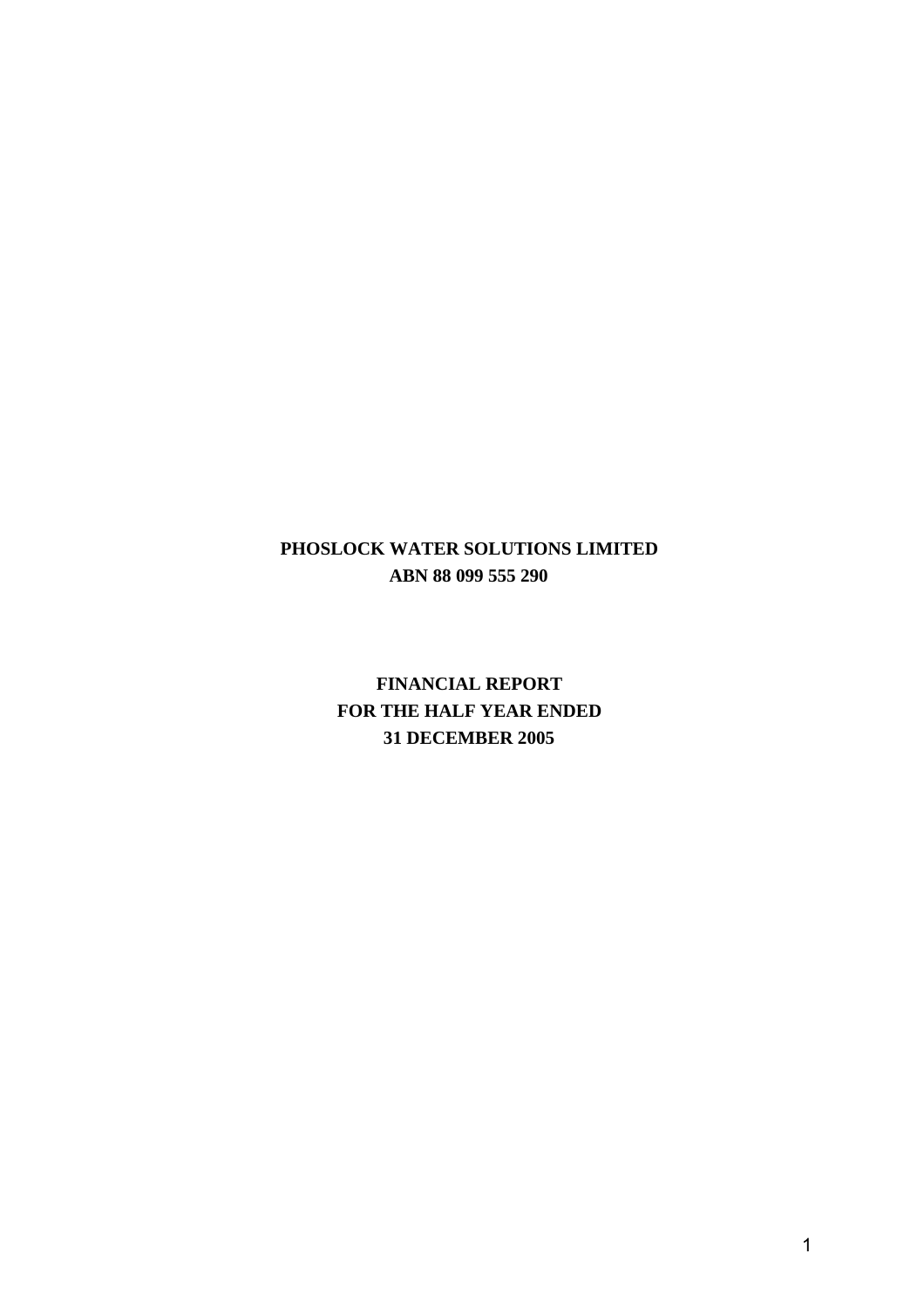# **PHOSLOCK WATER SOLUTION LIMITED FINANCIAL REPORT FOR THE HALF YEAR ENDED 31 DECEMBER 2005**

# **INDEX**

### **PAGE**

| Directors' Report                  | 3  |
|------------------------------------|----|
| Auditor's Independence Declaration | 4  |
| <b>Income Statement</b>            | 5  |
| <b>Balance Sheet</b>               | 6  |
| Statement of Changes in Equity     | 7  |
| <b>Cash Flow Statement</b>         | 8  |
| Notes to the Financial Statements  | 9  |
| Directors' Declaration             | 17 |
| <b>Independent Review Report</b>   | 18 |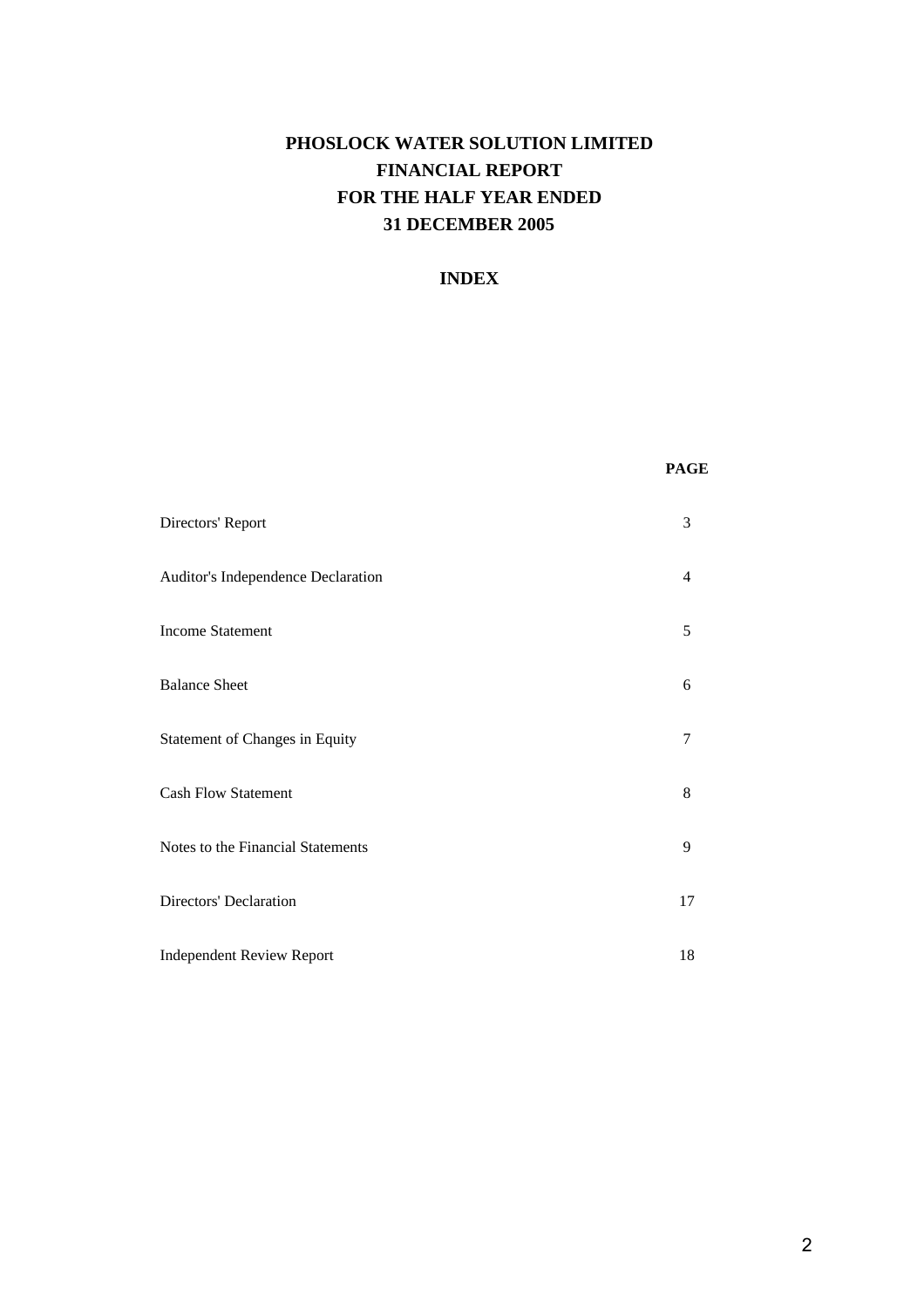## **DIRECTORS' REPORT**

Your directors submit the financial report of the economic entity for the half-year ended 31 December 2005.

### **Directors**

The names of directors who held office during or since the end of the half-year unless otherwise stated:

Robert Schuitema Dr David Garman Russell Brown Brett Crowley

### **Operating Results**

The consolidated loss of the economic entity for the half year after providing for income tax was \$(1,629,580).

### **Review of Operations**

Total revenues of \$396,354 increased 340% on the previous half year reflecting the growth in sales of Phoslock products . The loss before interest, tax, depreciation and amortisation of \$1,392,969 is up 68% on the loss recorded in the previous half year . The increased loss largely reflects the significant additional investment in global marketing and technical support resources. In addition, the cost of options and impairment losses have been recognised as expenses for the first time under new international accounting standards.

During the reporting period the Consolidated Entity:

- Completed the acquisition of former US Phoslock Licencee, Purezza Marketing Inc from its 48% minority shareholders.
- Completed the acquisition of a further 51% of the Chinese Phoslock manufacturing entity IETC Environmental Protection Technology (Kunming) Ltd lifting total equity interest to 71%.
- Completed the acquisition of Phoslock patents and trademarks from the CSIRO.
- Continued marketing initiatives to identify distributors / licencees in US, Europe and Asia.
- Completed negotiations for the formation of a South African based joint venture to market and sell Phoslock products in Africa.
- Launched a new retail Phoslock powder product.
- Established a European marketing and sales office.
- Completed a placement of 9.5m ordinary shares at an issue price of \$0.14 to provide funding for the CSIRO acquisition and additional Phoslock inventories

### **Auditor's Independence Declaration**

The lead auditor's independence declaration under Section 307C of the Corporations Act is set out on page 4 and forms part of the Directors' report for the half year ended 31 December 2005.

Signed in accordance with a resolution of the Board of Directors on 14 March 2006.

Robert Schuitema Executive Chairman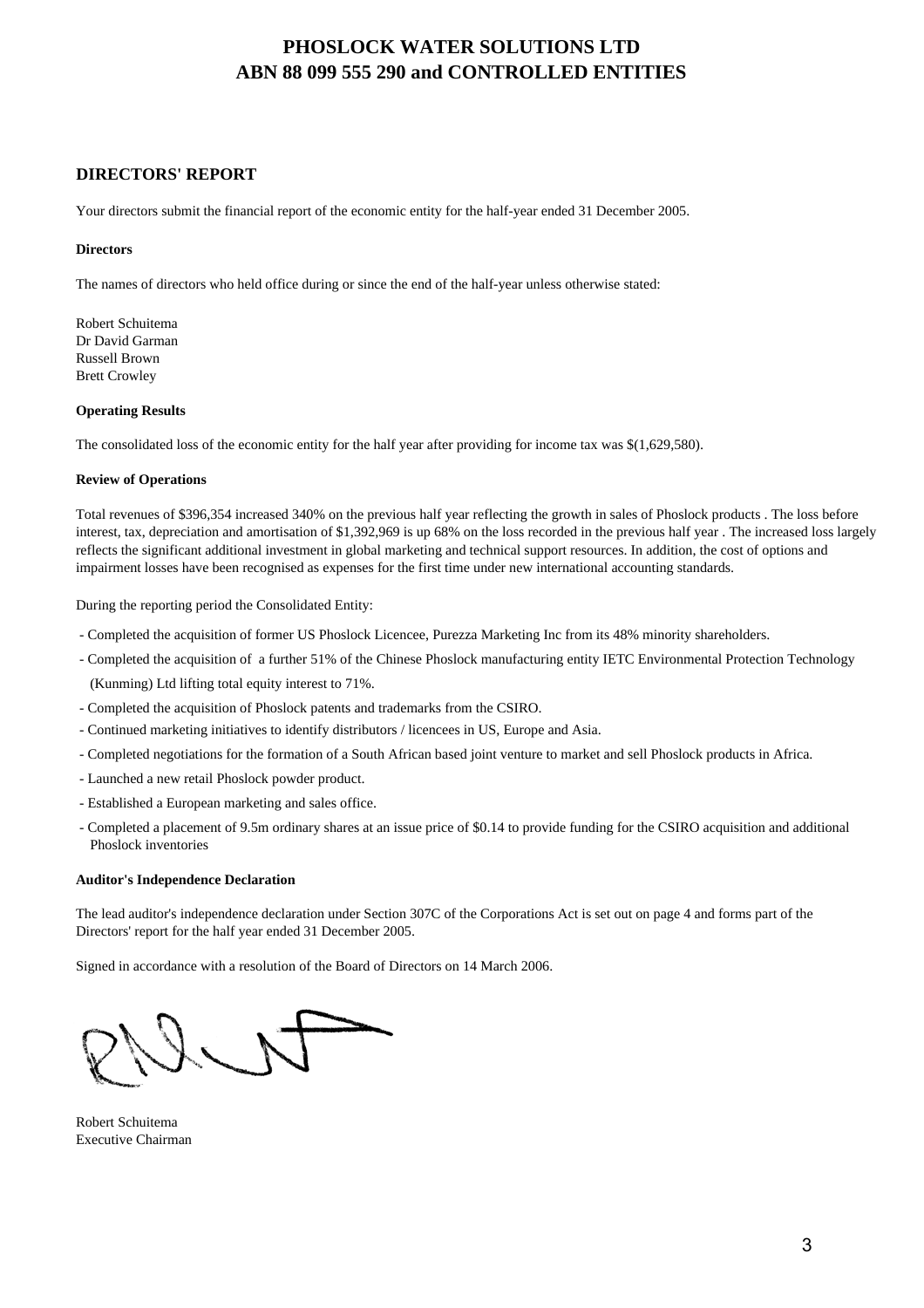

# **AUDITORS INDEPENDENCE DECLARATION UNDER SECTION 307c OF THE CORPORATIONS ACT, 2001 TO THE DIRECTORS OF PHOSLOCK WATER SOLUTIONS LIMITED**

I declare that, to the best of my knowledge and belief, during the half-year ended 31 December 2005 there have been:

- (a) no contraventions of the auditor independence requirements as set out in the *Corporations Act 2001* in relation to the review
- (b) no contraventions of any applicable code of professional conduct in relation to the review.

William Buck.

WILLIAM BUCK Chartered Accountants

allingdon

D LANGDON Audit Partner

Dated this the  $14<sup>th</sup>$  day of March 2006. Brisbane, Australia

> Level 16, William Buck Centre, 120 Edward Street, Brisbane QLD 4000 · GPO Box 736, Brisbane QLD 4001 T (61 7) 3233 3555 F (61 7) 3210 6183 E info@williambuckgld.com.au W www.williambuck.com.au William Buck is an association of independent firms, each trading under the name of William Buck in Melbourne, Sydney, Brisbane, Adelaide, Perth and Cairns . Affiliated with AGN International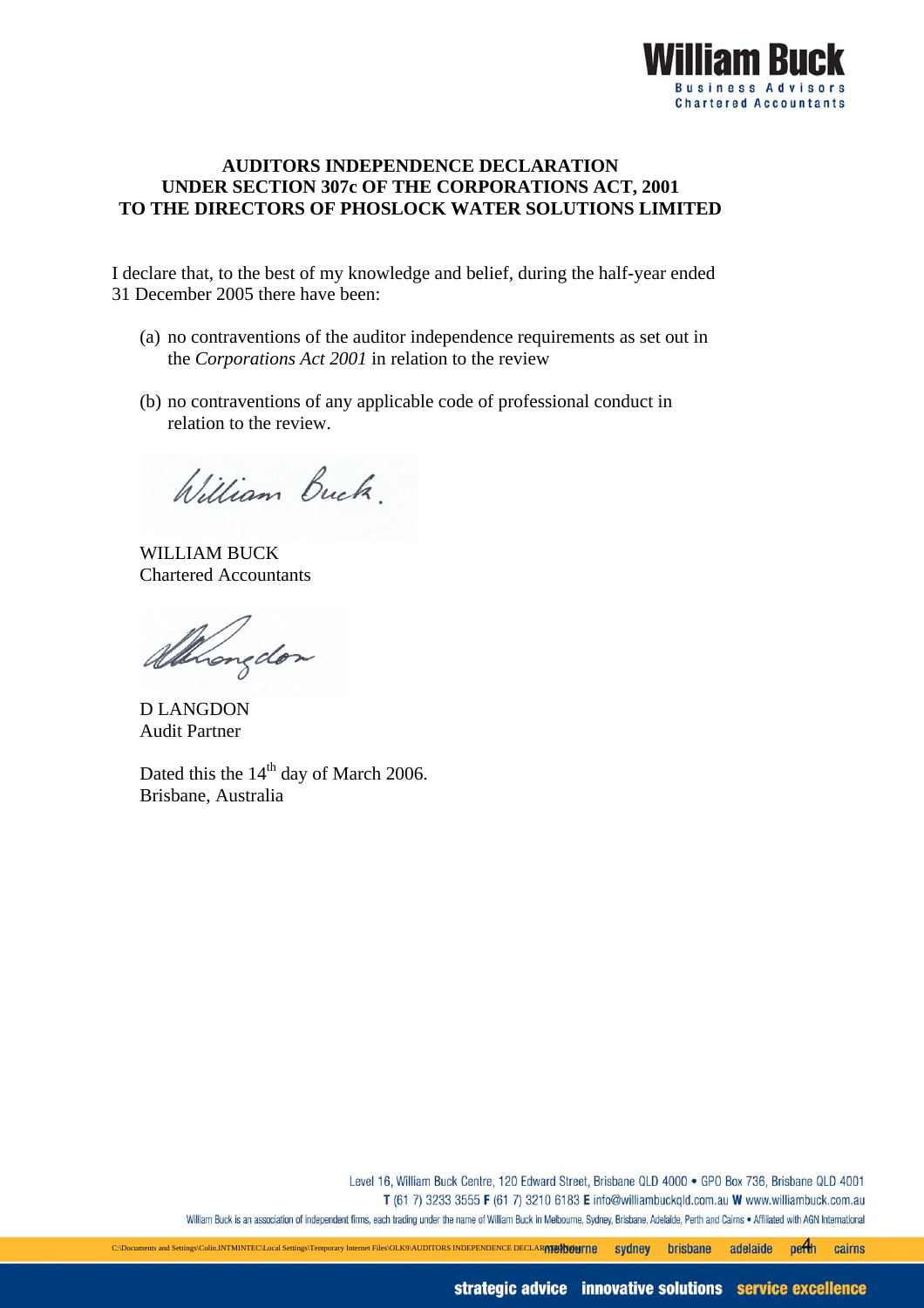## **INCOME STATEMENT FOR THE HALF-YEAR ENDED 31 DECEMBER 2005**

|                                                                                        |             | <b>ECONOMIC ENTITY</b>     |                            |
|----------------------------------------------------------------------------------------|-------------|----------------------------|----------------------------|
|                                                                                        |             | <b>31 DECEMBER</b><br>2005 | <b>31 DECEMBER</b><br>2004 |
|                                                                                        | <b>NOTE</b> | \$                         | \$                         |
| Revenues from ordinary activities                                                      |             |                            |                            |
| - Sales                                                                                |             | 360,895                    | 39,880                     |
| - Interest received                                                                    |             | 17,008                     | 25,000                     |
| - Other revenues - Royalties                                                           |             | 18,451                     | 25,510                     |
| Total operating revenue                                                                |             | 396.354                    | 90,390                     |
| Cost of sales                                                                          |             | (220, 736)                 | (62, 322)                  |
| Administrative expenses                                                                |             | (448, 235)                 | (275,960)                  |
| Depreciation and amortisation                                                          |             | (236, 611)                 | (416, 643)                 |
| Manpower expenses                                                                      | 3           | (707, 499)                 | (472, 477)                 |
| Marketing expenses                                                                     |             | (54, 658)                  | (15, 871)                  |
| Occupancy expenses                                                                     |             | (81,962)                   | (75, 818)                  |
| Other expenses from ordinary activities                                                | 3           | (277,059)                  | (1,949)                    |
| Share of net profits / (losses) of associates<br>accounted for using the equity method | 3           |                            | (16,882)                   |
| Profit/(loss) from ordinary activities before income tax                               |             | (1,630,406)                | (1, 247, 532)              |
| Income tax relating to ordinary activities                                             |             |                            | 39,859                     |
| Loss from ordinary activivties after related income tax expense                        |             | (1,630,406)                | (1,207,673)                |
| Net Loss attributable to outside equity interests                                      |             | 826                        |                            |
| Net profit/(loss) attributable to members of the parent entity                         |             | (1,629,580)                | (1,207,673)                |
| Total changes in equity other than those resulting from transactions with              |             | (1,629,580)                | (1,207,673)                |
|                                                                                        |             |                            |                            |
| Basic earnings per share (cents per share)                                             |             | (1.50)                     | (1.03)                     |
| Diluted earnings per share (cents per share)                                           |             | (1.50)                     | (1.03)                     |
| NTA per share (cents per share)                                                        |             | 4.64                       | 5.75                       |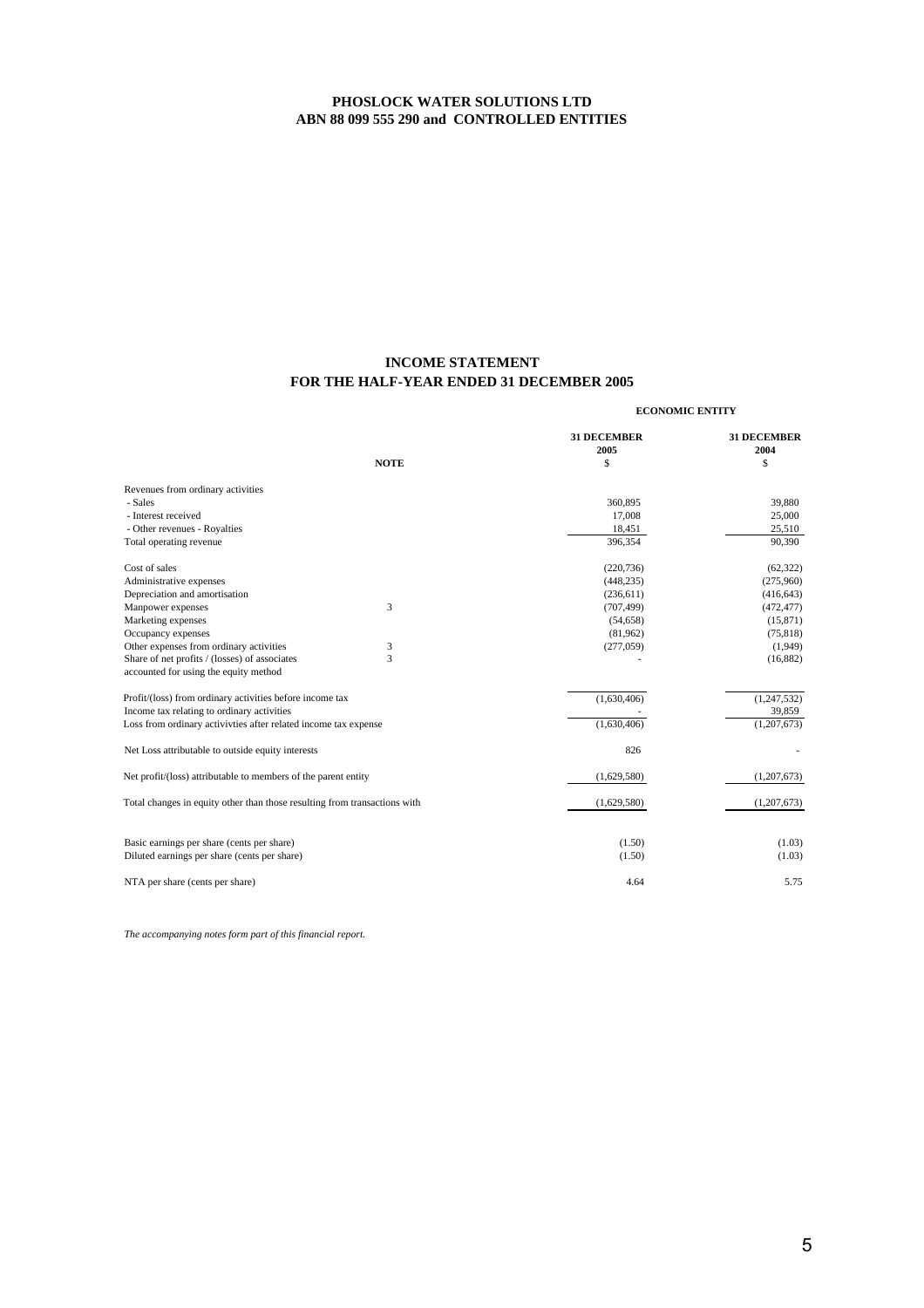## **BALANCE SHEET AS AT 31 DECEMBER 2005**

**ECONOMIC ENTITY**

|                                                    | <b>31 DECEMBER</b><br>2005 | <b>30 JUNE</b><br>2005 |
|----------------------------------------------------|----------------------------|------------------------|
|                                                    | \$                         | \$                     |
| <b>CURRENT ASSETS</b><br>Cash and cash equivalents | 713,342                    | 1,631,192              |
| Trade and other receivables                        | 348,698                    | 73,880                 |
| <b>Inventories</b>                                 | 393,782                    | 38,147                 |
| Other current assets                               | 382,224                    | 105,466                |
|                                                    |                            |                        |
| TOTAL CURRENT ASSETS                               | 1,838,046                  | 1,848,685              |
| <b>NON-CURRENT ASSETS</b>                          |                            |                        |
| Investments accounted for using the equity method  |                            | 119,618                |
| Property, plant, and equipment                     | 3,779,028                  | 3,316,622              |
| Other financial assets                             | 1,099                      | 1,099                  |
| Intangible assets                                  | 3,454,956                  | 2,228,153              |
| Other non-current assets                           | 73,170                     | 85,488                 |
| TOTAL NON-CURRENT ASSETS                           | 7,308,253                  | 5,750,980              |
| <b>TOTAL ASSETS</b>                                | 9,146,299                  | 7,599,665              |
| <b>CURRENT LIABILITIES</b>                         |                            |                        |
| Trade and other payables                           | 537,037                    | 162,280                |
| Short term provisions                              | 148,770                    | 116,671                |
| <b>TOTAL CURRENT LIABILITIES</b>                   | 685,807                    | 278,951                |
| <b>TOTAL LIABILITIES</b>                           | 685,807                    | 278,951                |
| <b>NET ASSETS</b>                                  | 8,460,492                  | 7,320,714              |
| <b>EQUITY</b>                                      |                            |                        |
| Issued capital                                     | 19,368,504                 | 16,773,215             |
| Reserves                                           | 153,912                    | (5,369)                |
| Retained profits (Accumulated losses)              | (11, 255, 408)             | (9,625,830)            |
| <b>Parent Entity Interest</b>                      | 8,267,008                  | 7,142,016              |
| <b>Outside Equity Interest</b>                     | 193,484                    | 178,698                |
| <b>TOTAL EQUITY</b>                                | 8,460,492                  | 7,320,714              |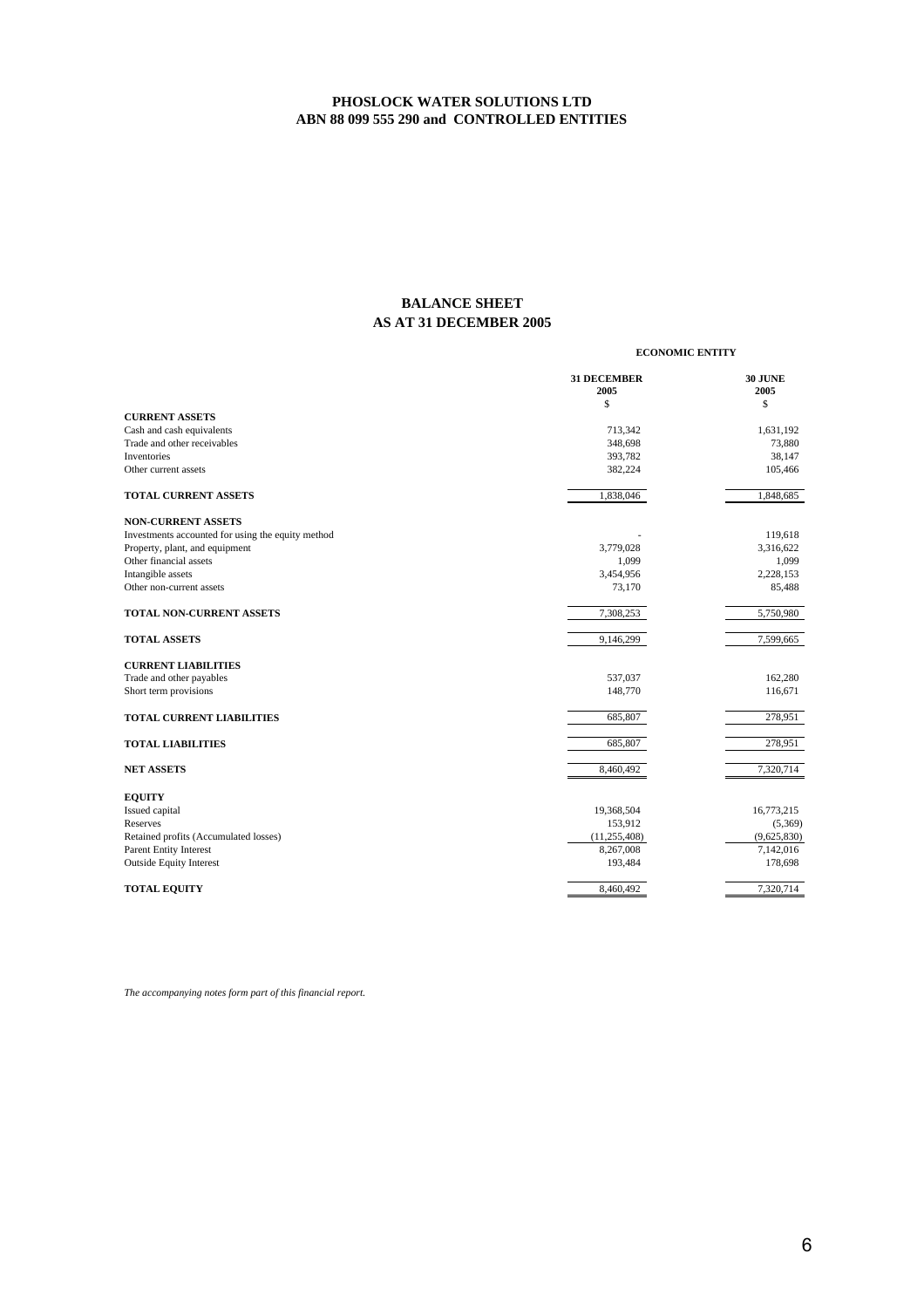### **STATEMENT OF CHANGES IN EQUITY FOR THE HALF-YEAR ENDED 31 DECEMBER 2005**

|                                                     | \$<br>Share<br>Capital | \$<br>Retained<br>Losses | \$<br>Exchange<br>Reserve | \$<br>Options<br>Reserve | \$<br>Minority<br>Interests | \$<br>Total |
|-----------------------------------------------------|------------------------|--------------------------|---------------------------|--------------------------|-----------------------------|-------------|
| Balance at 1.7.2004                                 | 13,876,370             | (7,536,493)              | 1,552                     |                          |                             | 6,341,429   |
| Shares issued during the year                       | 2,751,600              |                          |                           |                          |                             | 2,751,600   |
| Profit attributable to members of the parent entity |                        | (997, 532)               |                           |                          |                             | (997, 532)  |
| Profit attributable to minority shareholders        |                        |                          |                           |                          |                             |             |
| Change in Reserves                                  |                        |                          | (7,291)                   |                          |                             | (7,291)     |
| Balance at 31.12.2004                               | 16,627,970             | (8,534,025)              | (5,739)                   |                          |                             | 8,088,206   |
|                                                     |                        |                          |                           |                          |                             |             |
| <b>Balance at 1.7.2005</b>                          | 16,773,215             | (9,625,828)              | (5,369)                   |                          | 178,698                     | 7,320,716   |
| Shares issued during the year                       | 2,595,289              |                          |                           |                          |                             | 2,595,289   |
| Profit attributable to members of the parent entity |                        | (1,629,580)              |                           |                          |                             | (1,629,580) |
| Profit attributable to minority shareholders        |                        |                          |                           |                          | (826)                       | (826)       |
| Change in Reserves                                  |                        |                          | 7,410                     | 151,871                  | 15,612                      | 174,893     |
| Balance at 31.12.2005                               | 19,368,504             | (11, 255, 408)           | 2,041                     | 151,871                  | 193,484                     | 8,460,492   |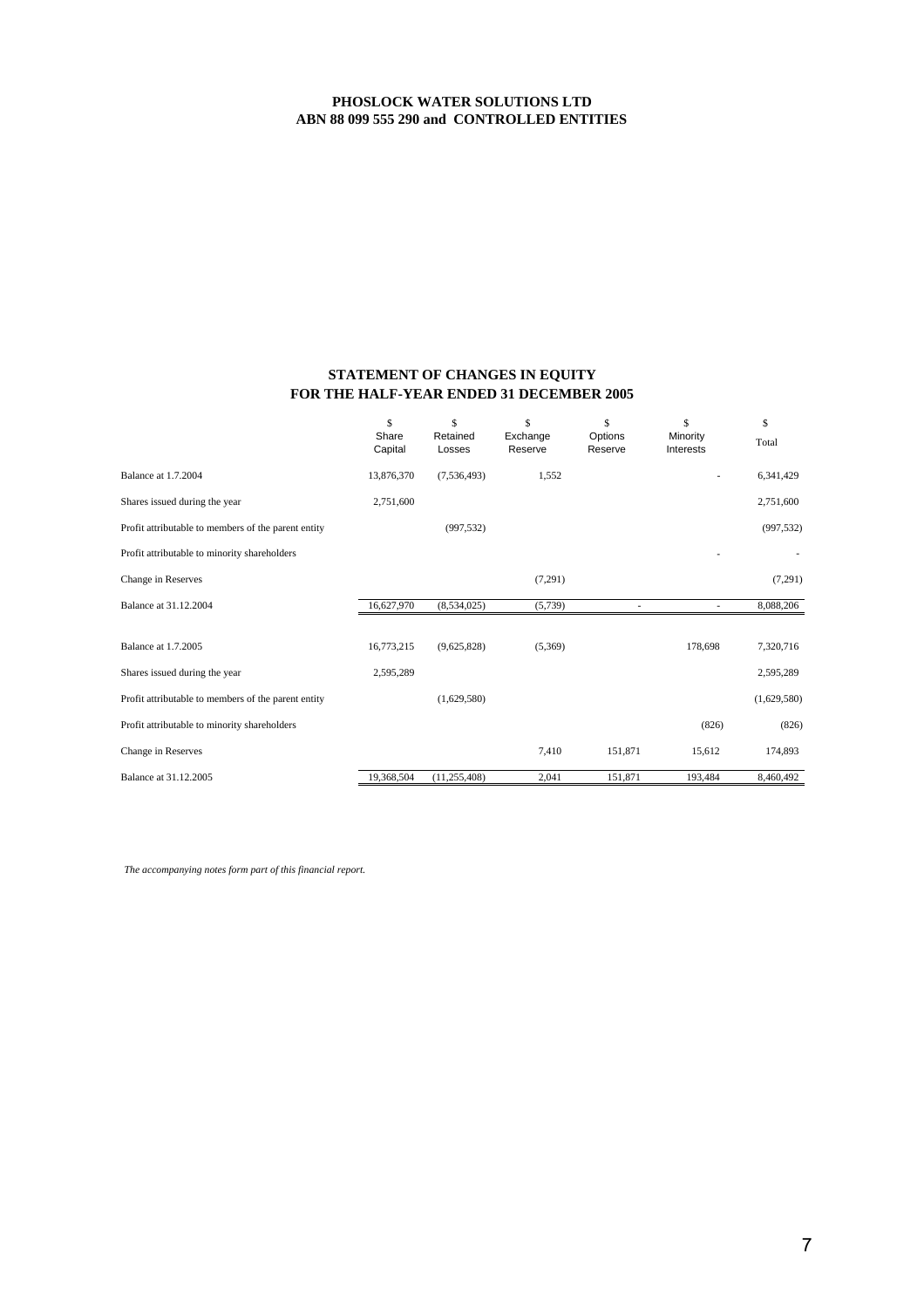## **FOR THE HALF-YEAR ENDED 31 DECEMBER 2005 CASH FLOW STATEMENT**

|                                                                                                                                | <b>ECONOMIC ENTITY</b>                                     |                                                            |  |
|--------------------------------------------------------------------------------------------------------------------------------|------------------------------------------------------------|------------------------------------------------------------|--|
|                                                                                                                                | <b>31 DECEMBER</b><br>2005<br><b>Inflows</b><br>(Outflows) | <b>31 DECEMBER</b><br>2004<br><b>Inflows</b><br>(Outflows) |  |
| <b>CASH FLOWS FROM OPERATING ACTIVITIES</b>                                                                                    | \$                                                         | \$                                                         |  |
| Receipts from customers<br>Payments to suppliers and employees<br>Interest received<br>Tax (payments)/receipts<br>Other income | 234,315<br>(1,739,857)<br>16,870<br>22,890                 | 77,256<br>(1,089,879)<br>24,999<br>37,050<br>46,508        |  |
| Net Cash from Operating Activities                                                                                             | (1,465,782)                                                | (904,066)                                                  |  |
| <b>CASH FLOWS FROM INVESTMENT ACTIVITIES</b>                                                                                   |                                                            |                                                            |  |
| Payments for property, plant & equipment<br>Payments for intellectual property                                                 | (142, 745)<br>(537,978)                                    | (156, 468)                                                 |  |
| Payments for investments<br>Loans to other entities<br>Cash acquired on gain of control of subsidiary                          | (100,000)<br>49,287                                        | (24,967)                                                   |  |
| Net Cash from Investing Activities                                                                                             | (731, 436)                                                 | (181, 435)                                                 |  |
| <b>CASH FLOWS FROM FINANCING ACTIVITIES</b>                                                                                    |                                                            |                                                            |  |
| Proceeds from share issues<br>Payment of listing costs<br>Proceeds from borrowings<br>Repayment of borrowings                  | 1,330,000<br>(73, 150)                                     | 2,850,000<br>(98, 400)                                     |  |
| Net Cash from Finance Activities                                                                                               | 1,256,850                                                  | 2,751,600                                                  |  |
| Net Increase (Decrease) in Cash Held                                                                                           | (940, 368)                                                 | 1,666,099                                                  |  |
| Cash at Beginning of the Financial Period<br>Exchange rate adjustments                                                         | 1,631,192<br>22,518                                        | 664,469<br>(8, 129)                                        |  |
| Cash at the End of the Financial Period                                                                                        | 713,342                                                    | 2,322,439                                                  |  |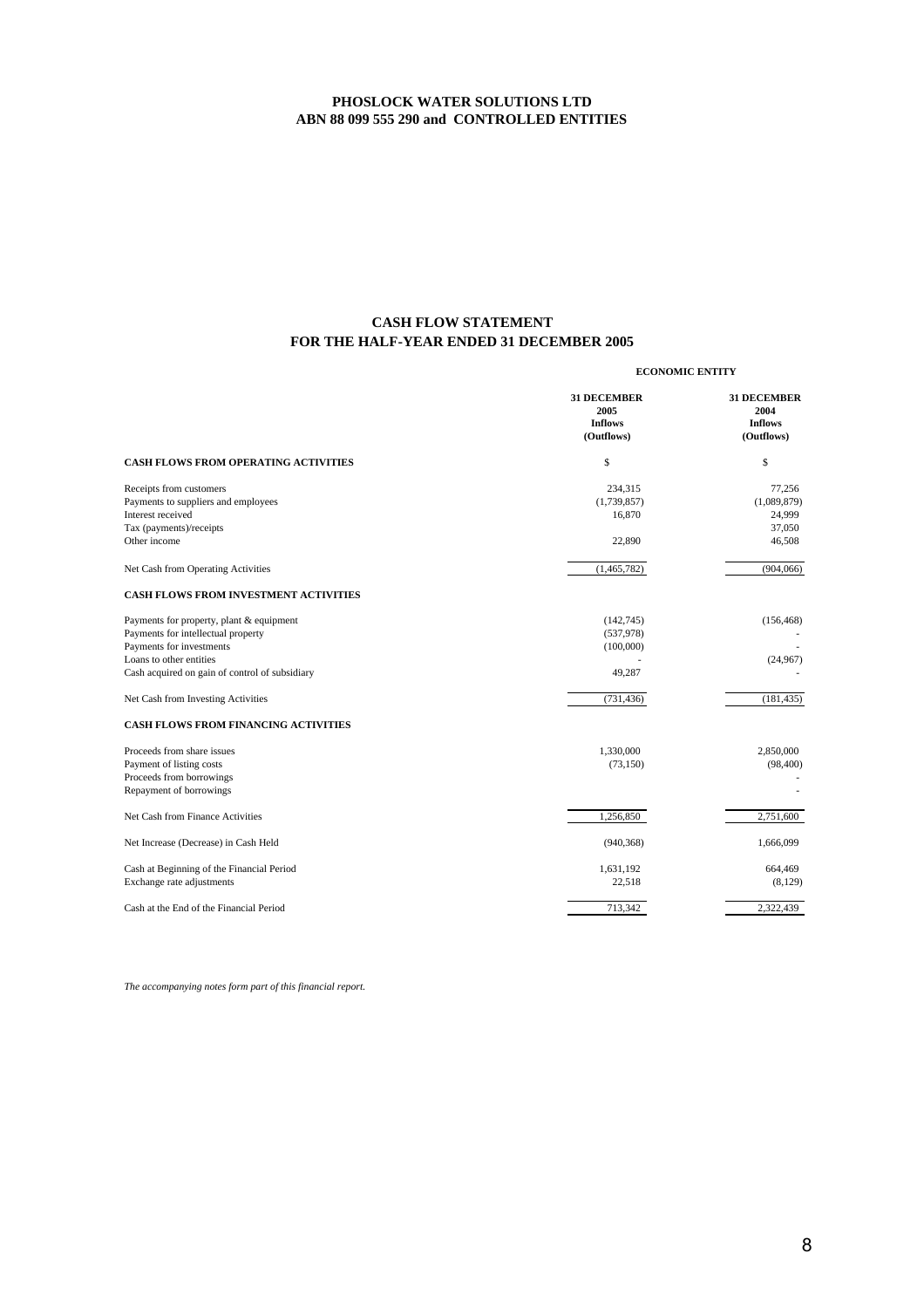### **NOTES TO AND FORMING PART OF THE ACCOUNTS FOR THE HALF-YEAR ENDED 31 DECEMBER 2005**

#### **NOTE 1 - BASIS OF PREPARATION**

The half-year consolidated financial statements are a general purpose financial report that has been prepared in accordance with the requirements of the Corporations Act 2001, Australian<br>Accounting Standard AASB 134: Inter

lt is recommended that this financial report be read in conjunction with the annual financial report for the year ended 30 June 2005 and any public announcements made by Phoslock Water<br>Solutions Ltd and its controlled enti

As this is the first interim financial report prepared under Australian equivalents to IFRS, the accounting policies applied are inconsistent with those applied in the 30 June 2005 annual report as this report was presented under previous Australian GAAP. Accordingly, a summary of the significant accounting policies under Australian equivalents to IFRS has been included below.<br>A reconciliation of equity and profit

The half-year report does not included full disclosures of the type normally included in an annual financial report.

#### **Principles of Consolidation**

A controlled entity is any entity controlled by Phoslock Water Solutions Ltd. Control exists where Phoslock Water Solutions Ltd has the capacity to dominate the decision-making in relation to financial and operating policies so as to obtain a benefit from its activities.

All inter-company balances and transactions between entities in the economic entity, including any unrealised profits or losses, have been eliminated on consolidation.

Where controlled entities have entered or left the economic entity during the half-year, their operating results have been included from the date control was obtained or until the date control ceased.

Outside interests in the equity and results of the entities that are controlled are shown as a separate item in the consolidated financial report.

#### **Income Tax**

The economic entity adopts the liability method of tax-effect accounting whereby the income tax expense is based on the profit from ordinary activities adjusted for any non-assessable or diallowed items.

Deferred tax is accounted for using the balance sheet liability method in respect of temporary differences arising between the tax bases of assets and liabilities and their carrying amounts in the financial statements. No deferred income tax will be recognised from the initial recognition of an asset or liability, excluding a business combination, where there is no effect on accounting or taxable proft or loss.

Deferred tax is calculated at the tax rates that are expected to apply to the period when the asset is realised or liability is settled. Deferred tax is credited in the income statement except where it relates to items that may be credited directly to equity, in which case the deferred tax is adjusted directly against equity.

Deferred income tax assets are recognised to the extent that it is probable that future tax profits will be available against which deductible temporary differences can be utilised. The amount of benefits brought to account or which may be realised in the future is based on the assumption that no adverse change will occur in income taxation legislation and the<br>anticipation that the economic entity wil

Phoslock Water Solutions Ltd and its wholly-owned Australian subsidiaries have formed an income tax consolidated group under the Tax Consolidation Regime. Phoslock Water Solutions Ltd is responsible for recognising the current and deferred tax assets and liabilities for the tax consolidated group. The tax consolidated group has entered a tax sharing agreement whereby<br>each company in the group contri

#### **Inventories**

Inventories are measured at the lower of purchase cost and net realisable value.

#### **Property, Plant and Equipment**

Each class of property, plant and equipment is carried at cost or fair value less, where applicable, any accumulated depreciation and impairment losses.

#### **Property**

The carrying amount of the bentonite mine is reviewed annually by directors to ensure it is not in excess of the recoverable amount from this asset. The recoverable amount is assessed on the basis of the expected net cash flows which will be received from the asset's employment and subsequent disposal. The expected net cash flows have been discounted to their present values in determining recoverable amounts. The bentonite mine is being amortised on a straight line basis for the period till expiration of the current mining lease in 2022.

#### **Plant and equipment**

Plant and equipment are measured on the cost basis less depreciation and impairment losses.

The carrying amount of plant and equipment is reviewed annually by directors to ensure it is not in excess of the recoverable amount from these assets. The recoverable amount is e canying announ or pain and equipment is reviewed annually by uncounted and subsequent disposal. The expected net cash flows have not been discounted in the axis of the expected net cash flows have not been discounted in to their present values in determining recoverable amounts.

The cost of fixed assets constructed within the economic entity includes the cost of materials, direct labour, borrowing costs and an appropriate proportion of fixed and variable overheads.

Subsequent costs are included in the asset's carrying amount or recognised as a separate asset, as appropriate, only when it is probable that future economic benefits associated with the<br>item will flow to the group and the are incurred.

#### **Depreciation**

The depreciable amount of all fixed assets but excluding the bentonite mine, are depreciated on a diminishing value basis over their useful lives to the economic entity commencing from the the asset is held ready for us

The depreciation rates used for each class of depreciable assets are:

| Class of Fixed Asset | <b>Depreciation Rate</b> |
|----------------------|--------------------------|
| Plant & Equipment    | $10 - 30%$               |
| Office equipment     | $15 - 33%$               |
| Office furniture     | 20%                      |
| عمعوم ا              |                          |

Leases of fixed assets where substantially all the risks and benefits incidental to the ownership of the asset, but not the legal ownership, are transferred to entities in the economic entity are classified as finance leases. Finance leases are capitalised, recording an asset and a liability equal to the present value of the minimum lease payments, including any guaranteed residual<br>values. Leased assets are depreci the lease. Lease payments are allocated between the reduction of the lease liability and the lease interest expense for the period.

Lease payments for operating leases, where substantially all the risks and benefits remain with the lessor, are charged as expenses in the periods in which they are incurred. Lease incentives under operating leases are recognised as a liability and amortised on a straight-line basis over the life of the lease term.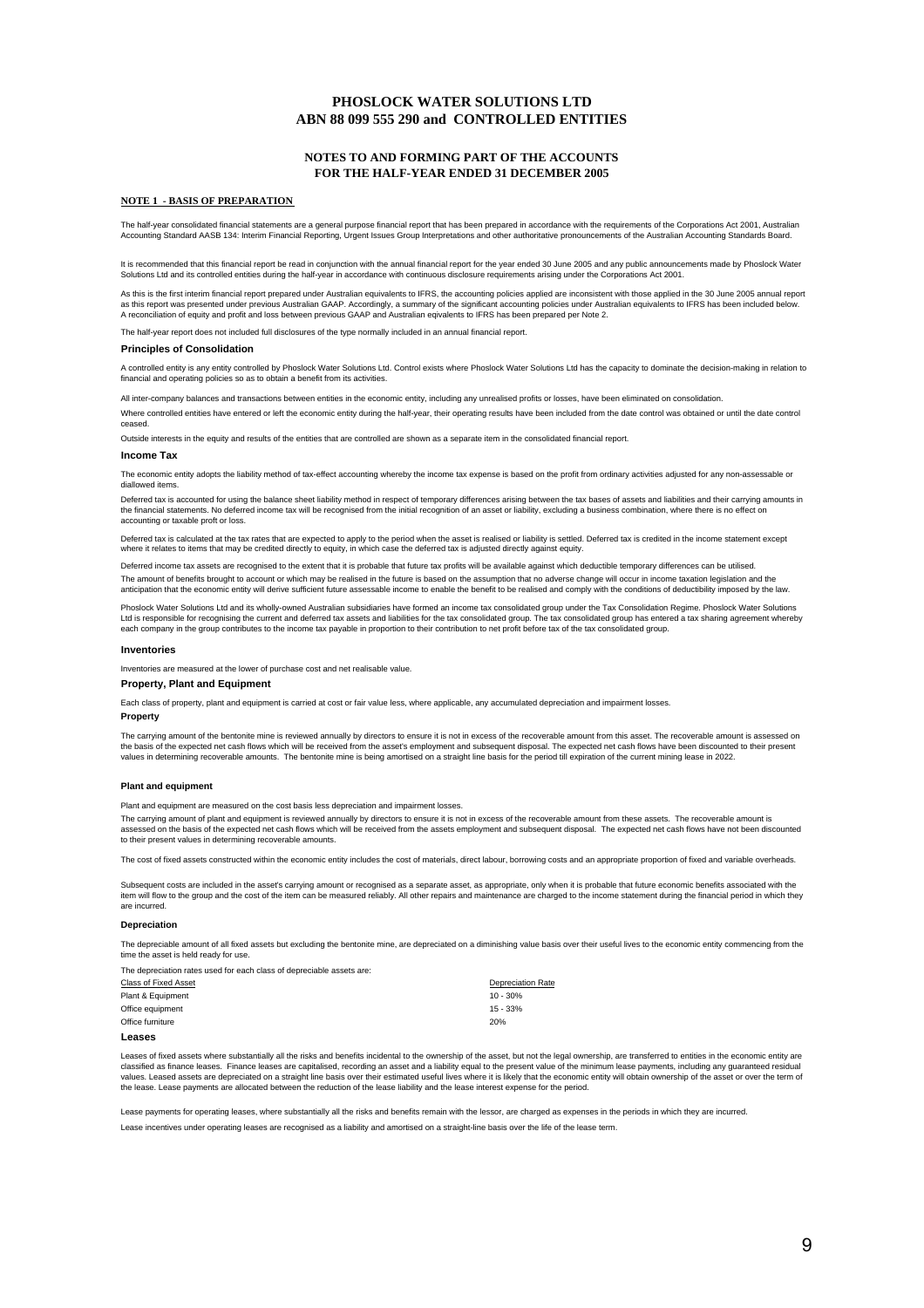### **PHOSLOCK WATER SOLUTIONS LTD ABN 88 099 555 290 and CONTROLLED ENTITIES FOR THE HALF-YEAR ENDED 31 DECEMBER 2005 NOTES TO AND FORMING PART OF THE ACCOUNTS**

#### **Note 1 - (cont'd)**

#### **Impairment of Assets**

At each reporting date, the economic entity reviews the carrying values of its tangible and intangible assets to determine whether there is any indication that those assets have been impaired. If such an indication exists, the recoverable amount of the asset, being the higher of the assets fair value less costs to sell and value in use, is compared to the asset's carrying value. Any excess of the asset's carrying amount over its recoverable amount is expensed to the income statement.

#### Impairment testing is performed annualyy for goodwill and intangible assets with indefinate lives.

**Investments in Associates** Where it is not possible to estimate the recoverable amount of an individual asset, the corun estimates the recoverale amount of the cash-generating unit to which the asset belongs.

### Investments in associate companies are recognised in the financial statements by applying the equity method of accounting where significant influence is exercised over an investee. Significant influence exists where the investor has the power to participate in the financial and operating policy decisions of the investee but does not have control or joint control over those<br>policies. The equity method

#### **Interests in Joint Ventures**

The economic entity's share of the assets, liabilities, revenue and expenses of joint venture operations are included in the appropriate items of the consolidated statements of financial performance and financial position.

The economic entity's interests in joint venture entities are brought to account using the equity method of accounting in the consolidated financial statements. The parent entity's interests in joint venture entities are brought to account using the cost method.

#### **Intangibles**

#### **Goodwill**

Goodwill and goodwill on consolidation are initially recorded at the amount by which the purchase price for a business or for an ownership interest in a controlled entity exceeds the fair value attributed to its net assets at date of acquisition. Goodwill on acquisition of subsidiaries is included in intangible assets. Goodwill on acquisition of associates is included in investments in associates. Goodwill is tested annually for impairment and carried at cost less accumulated impairment losses. Gains and losses on disposal of an entity includes the carrying amount of goodwill relating to the entity sold.

#### **Research and Development Expenditure**

Expenditire during the research phase of a project is recognised as an expense when incurred. Development costs are capitalised only when it is identified that the project will deliver future economic benefits and these benefits can be measured reliably.

Capitalised development expenditure is amortised on a straight line basis for the period until expiration of the Phoslock licence in 2017.

#### **Licences**

The Phoslock licence has been brought to account at cost and is being amortised on a straight line basis for the period until the expiration of the licence in 2017. The licence is tested annually for impairment.

#### **Patents and Trademarks**

Patents and Trademarks are valued at cost of acquisition. Patents and Trademarks have a finite life and are carried at cost less accumulated amortisation and any impairment losses. Patents and Trademarks are amortised on the same basis as the Phoslock licence.

#### **Foreign Currency Transactions and Balances**

The functional currency of each of the members of the economic entity is measured using the currency of the primary economic environment in which that entity operates. The consolidated financial statements are presented in Australian dollars which is the parent entity's functional and presentation currency.

Foreign currency transactions during the year are converted to Australian currency at the rates of exchange applicable at the dates of the transactions. Amounts receivable and payable in foreign currencies at balance date are converted at the rates of exchange ruling at that date. Non-monetary items measured at historical cost continue to be carried at the exchange rate at the date of the transaction. Non-monetary items measured at fair value are reported at the exchange rate at the date when the fair values were determined.

Exchange differences arising on the translation of monetary items are recognised in the income statement, except where deferred in equity as a qualifying cashflow or net investment hedge. Exchange differences arising on the translation of non-monetary items are recognised directly in equity to the extent that the gain or loss is directly recognised in equity, otherwise the extent that the gain or loss is di exchange difference is recognised in the income statement.

The assets and liabilities of the overseas controlled entities, which are self-sustaining, are translated at year-end rates and operating results are translated at average rates for he period.<br>Gains and losses arising on t operation is disposed.

#### **Employee Entitlements**

Provision is made for the company's liability for employee benefits arising from services rendered by employees to balance date. Employee benefits expected to be settled within one year together with entitlements arising from wages and salaries and annual leave which will be settled after one year, have been measured at the amounts expected to be paid when the liability is<br>settled plus related on-costs. O benefits.

#### **Provision for Mine Restoration**

Provision is made in respect of the economic entity's estimated liability for rehabilitation of mining sites in accordance with the relevant clauses of the mining permits. Such costs have been determined using estimates of future costs, current legal requirements and technology on an undiscounted basis.

#### **Cash**

For the purpose of the statement of cash flows, cash includes cash on hand and at call deposits with banks or financial institutions.

#### **Revenue**

Revenue from the sale of goods is recognised upon the delivery of goods to customers. Interest revenue is recognised on a time proportional basis taking into account the interest rates applicable to the financial assets. Revenue from the rendering of a service is recognised upon the delivery of the service to the customers. All revenue is stated net of the amount of goods and services tax (GST). **Goods and Services Tax (GST)**

Revenues, expenses and assets are recognised net of the amount of GST, except where the amount of GST incurred is not recoverable from the Australian Tax Office. In these circumstances the GST is recognised as part of the cost of acquisition of the asset or as part of an item of the expense. Receivables and payables in the statement of financial position are shown inclusive of GST.

#### **Comparative Figures**

Where required by Accounting Standards comparative figures have been adjusted to conform with changes in presentation for the current financial year.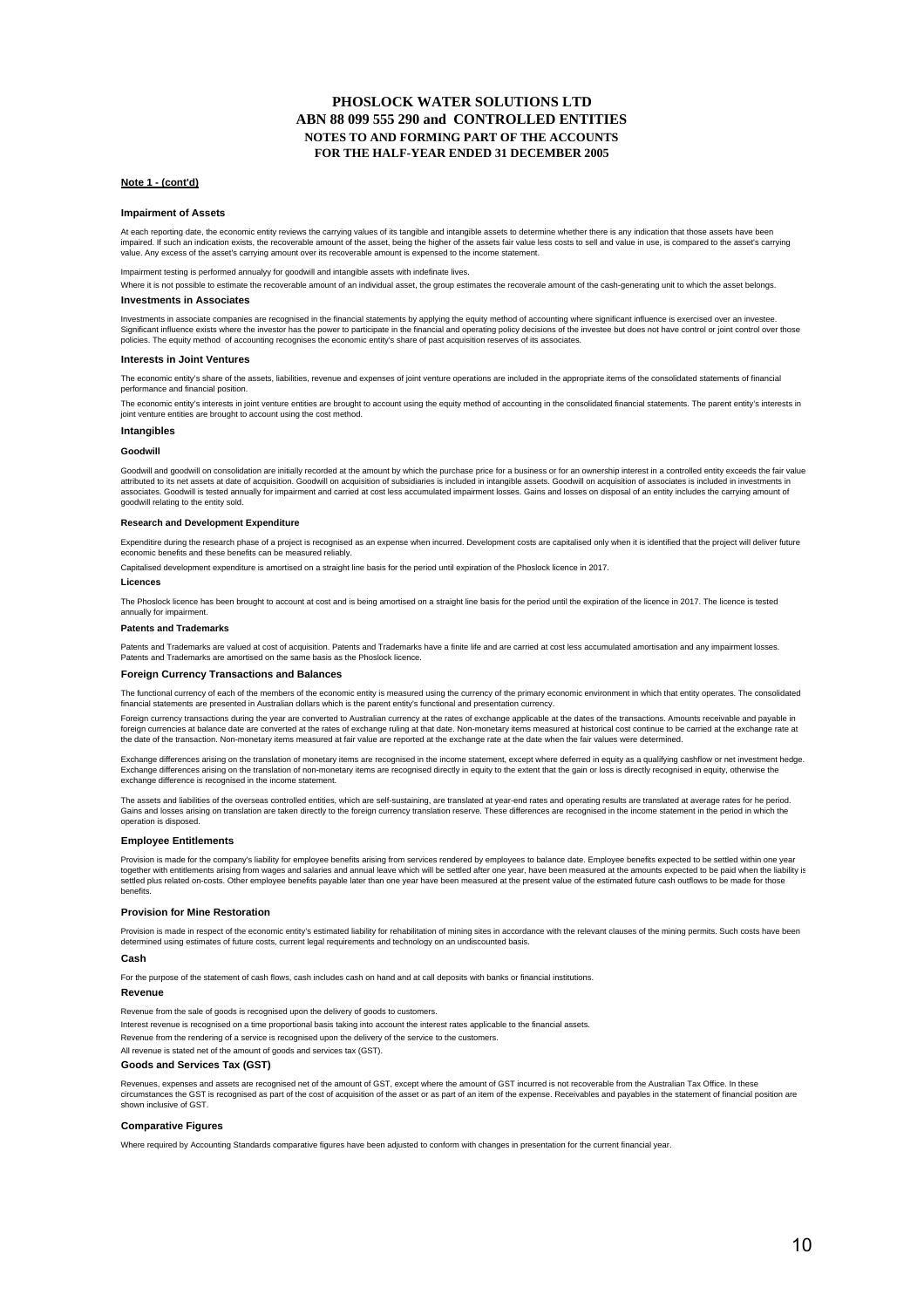| <b>Note 2 - First-time Adoption of Australian Equivalents</b><br>to International Financial Reporting Standards | <b>Previous GAAP</b><br>at 1.7.2004 | <b>Adjustments</b> on<br>introduction of<br><b>Australian</b><br>equivalents to<br><b>IFRS</b> | <b>Australian</b><br>equivalents to<br><b>IFRS</b> at 1.7.2004 |
|-----------------------------------------------------------------------------------------------------------------|-------------------------------------|------------------------------------------------------------------------------------------------|----------------------------------------------------------------|
| <b>Reconciliation of Equity at 1 July 2004</b>                                                                  | \$                                  | \$                                                                                             | \$                                                             |
| <b>CURRENT ASSETS</b>                                                                                           |                                     |                                                                                                |                                                                |
| Cash and cash equivalents                                                                                       | 664,469                             |                                                                                                | 664,469                                                        |
| Trade and other receivables                                                                                     | 37,669                              |                                                                                                | 37,669                                                         |
| <b>Inventories</b>                                                                                              | 37,021                              |                                                                                                | 37,021                                                         |
| Other current assets                                                                                            | 13,394                              |                                                                                                | 13,394                                                         |
| <b>TOTAL CURRENT ASSETS</b>                                                                                     | 752,553                             | ä,                                                                                             | 752,553                                                        |
| <b>NON-CURRENT ASSETS</b>                                                                                       |                                     |                                                                                                |                                                                |
| Investments accounted for using the equity method                                                               | 152,587                             |                                                                                                | 152,587                                                        |
| Property, plant, and equipment                                                                                  | 3,417,355                           |                                                                                                | 3,417,355                                                      |
| Other financial assets                                                                                          | 3,048                               |                                                                                                | 3,048                                                          |
| Intangible assets                                                                                               | 2,327,785                           |                                                                                                | 2,327,785                                                      |
| Other non-current assets                                                                                        | 317,780                             | (210, 140)                                                                                     | 107,640                                                        |
| TOTAL NON-CURRENT ASSETS                                                                                        | 6,218,555                           | (210, 140)                                                                                     | 6,008,415                                                      |
| <b>TOTAL ASSETS</b>                                                                                             | 6,971,108                           | (210, 140)                                                                                     | 6,760,968                                                      |
| <b>CURRENT LIABILITIES</b>                                                                                      |                                     |                                                                                                |                                                                |
| Trade and other payables                                                                                        | 297,185                             |                                                                                                | 297,185                                                        |
| Short term provisions                                                                                           | 122,354                             |                                                                                                | 122,354                                                        |
| <b>TOTAL CURRENT LIABILITIES</b>                                                                                | 419,539                             | ä,                                                                                             | 419,539                                                        |
| <b>TOTAL LIABILITIES</b>                                                                                        | 419,539                             | ä,                                                                                             | 419,539                                                        |
| <b>NET ASSETS</b>                                                                                               | 6,551,569                           | (210, 140)                                                                                     | 6,341,429                                                      |
|                                                                                                                 |                                     |                                                                                                |                                                                |
| <b>EQUITY</b>                                                                                                   |                                     |                                                                                                |                                                                |
| Issued capital                                                                                                  | 13,876,370                          |                                                                                                | 13,876,370                                                     |
| Reserves                                                                                                        | 1,552                               |                                                                                                | 1,552                                                          |
| Retained profits (Accumulated losses)                                                                           | (7, 326, 353)                       | (210, 140)                                                                                     | (7, 536, 493)                                                  |
| <b>TOTAL EQUITY</b>                                                                                             | 6,551,569                           | (210, 140)                                                                                     | 6,341,429                                                      |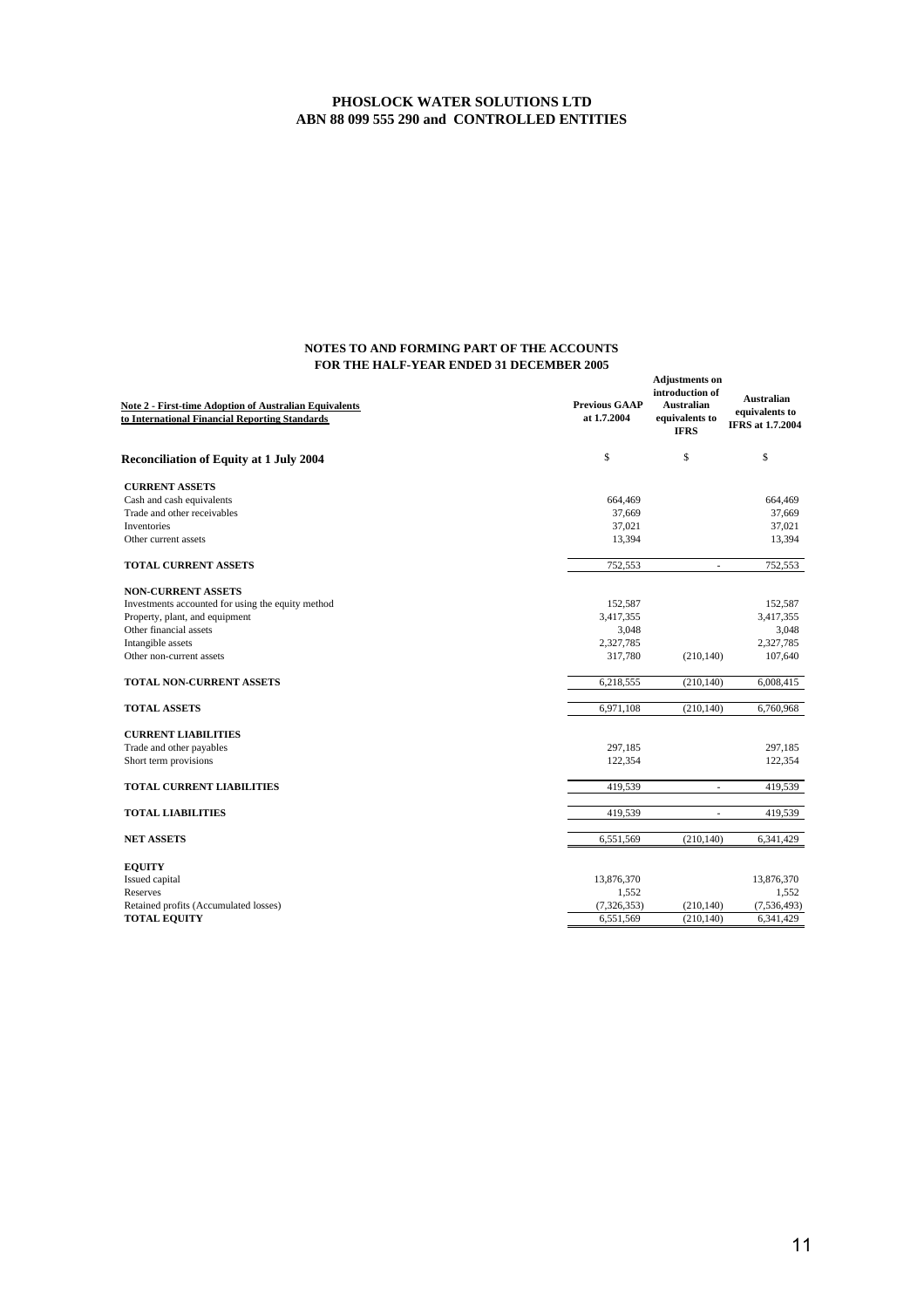| <b>Note 2 - First-time Adoption of Australian Equivalents</b><br>to International Financial Reporting Standards (cont'd) | <b>Previous GAAP</b><br>at 31.12.2004 | <b>Adjustments on</b><br>introduction of<br><b>Australian</b><br>equivalents to<br><b>IFRS</b> | <b>Australian</b><br>equivalents to<br><b>IFRS</b> at<br>31.12.2004 |
|--------------------------------------------------------------------------------------------------------------------------|---------------------------------------|------------------------------------------------------------------------------------------------|---------------------------------------------------------------------|
| <b>Reconciliation of Equity at 31 December 2004</b>                                                                      | \$                                    | \$                                                                                             | \$                                                                  |
| <b>CURRENT ASSETS</b>                                                                                                    |                                       |                                                                                                |                                                                     |
| Cash and cash equivalents                                                                                                | 2,322,439                             |                                                                                                | 2,322,439                                                           |
| Trade and other receivables                                                                                              | 51,543                                |                                                                                                | 51,543                                                              |
| <b>Inventories</b>                                                                                                       | 62,778                                |                                                                                                | 62,778                                                              |
| Other current assets                                                                                                     | 51,874                                |                                                                                                | 51,874                                                              |
| <b>TOTAL CURRENT ASSETS</b>                                                                                              | 2,488,634                             | $\overline{\phantom{a}}$                                                                       | 2,488,634                                                           |
| <b>NON-CURRENT ASSETS</b>                                                                                                |                                       |                                                                                                |                                                                     |
| Investments accounted for using the equity method                                                                        | 9,764                                 |                                                                                                | 9,764                                                               |
| Property, plant, and equipment                                                                                           | 3,425,969                             |                                                                                                | 3,425,969                                                           |
| Other financial assets                                                                                                   | 136,804                               |                                                                                                | 136,804                                                             |
| Intangible assets                                                                                                        | 2,280,286                             |                                                                                                | 2,280,286                                                           |
| Other non-current assets                                                                                                 | 305,558                               | (210, 140)                                                                                     | 95,418                                                              |
| TOTAL NON-CURRENT ASSETS                                                                                                 | 6,158,381                             | (210, 140)                                                                                     | 5,948,241                                                           |
| <b>TOTAL ASSETS</b>                                                                                                      | 8,647,015                             | (210, 140)                                                                                     | 8,436,875                                                           |
|                                                                                                                          |                                       |                                                                                                |                                                                     |
| <b>CURRENT LIABILITIES</b>                                                                                               |                                       |                                                                                                |                                                                     |
| Trade and other payables                                                                                                 | 193,517                               |                                                                                                | 193,517                                                             |
| Short term provisions                                                                                                    | 155,152                               |                                                                                                | 155,152                                                             |
| <b>TOTAL CURRENT LIABILITIES</b>                                                                                         | 348,669                               | $\sim$                                                                                         | 348,669                                                             |
| <b>TOTAL LIABILITIES</b>                                                                                                 | 348,669                               | ä,                                                                                             | 348,669                                                             |
| <b>NET ASSETS</b>                                                                                                        | 8,298,346                             | (210, 140)                                                                                     | 8,088,206                                                           |
|                                                                                                                          |                                       |                                                                                                |                                                                     |
| <b>EQUITY</b>                                                                                                            |                                       |                                                                                                |                                                                     |
| Issued capital                                                                                                           | 16,627,970                            |                                                                                                | 16,627,970                                                          |
| Reserves                                                                                                                 | (5,739)                               |                                                                                                | (5,739)                                                             |
| Retained profits (Accumulated losses)                                                                                    | (8,323,885)                           | (210, 140)                                                                                     | (8,534,025)                                                         |
| <b>TOTAL EQUITY</b>                                                                                                      | 8,298,346                             | (210, 140)                                                                                     | 8,088,206                                                           |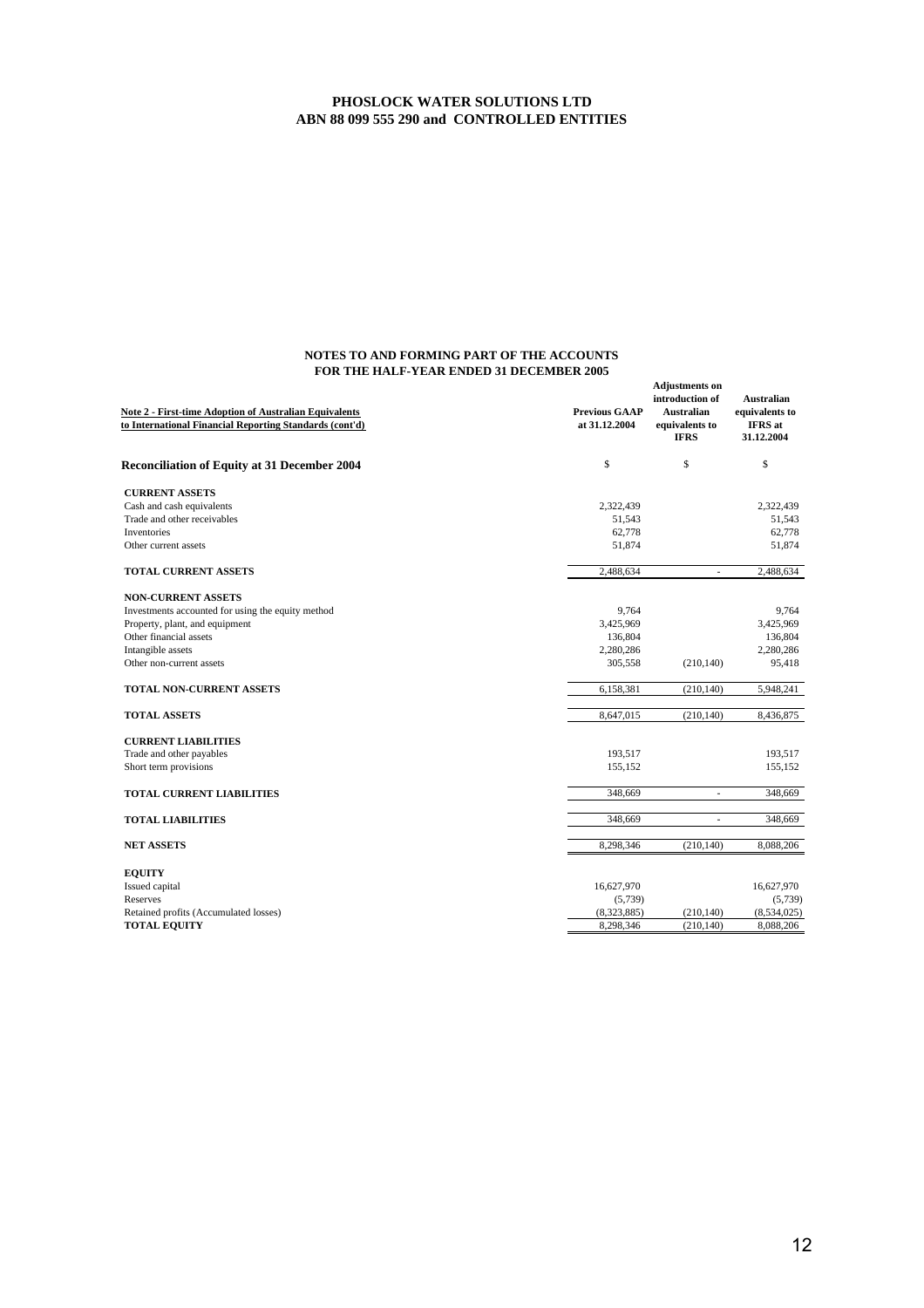| <b>Note 2 - First-time Adoption of Australian Equivalents</b><br>to International Financial Reporting Standards (cont'd) | <b>Previous GAAP</b><br>at 30.6.2005 | <b>Adjustments</b> on<br>introduction of<br>Australian<br>equivalents to<br><b>IFRS</b> | <b>Australian</b><br>equivalents to<br><b>IFRS</b> at<br>30.6.2005 |
|--------------------------------------------------------------------------------------------------------------------------|--------------------------------------|-----------------------------------------------------------------------------------------|--------------------------------------------------------------------|
| <b>Reconciliation of Equity at 30 June 2005</b>                                                                          | \$                                   | \$                                                                                      | \$                                                                 |
| <b>CURRENT ASSETS</b>                                                                                                    |                                      |                                                                                         |                                                                    |
| Cash and cash equivalents                                                                                                | 1,631,192                            |                                                                                         | 1,631,192                                                          |
| Trade and other receivables                                                                                              | 73,880                               |                                                                                         | 73,880                                                             |
| <b>Inventories</b>                                                                                                       | 38,147                               |                                                                                         | 38,147                                                             |
| Other current assets                                                                                                     | 105,466                              |                                                                                         | 105,466                                                            |
| <b>TOTAL CURRENT ASSETS</b>                                                                                              | 1,848,685                            | $\overline{\phantom{a}}$                                                                | 1,848,685                                                          |
| <b>NON-CURRENT ASSETS</b>                                                                                                |                                      |                                                                                         |                                                                    |
| Investments accounted for using the equity method                                                                        | 119,618                              |                                                                                         | 119,618                                                            |
| Property, plant, and equipment                                                                                           | 3,316,622                            |                                                                                         | 3,316,622                                                          |
| Other financial assets                                                                                                   | 1,099                                |                                                                                         | 1,099                                                              |
| Intangible assets                                                                                                        | 2,228,153                            |                                                                                         | 2,228,153                                                          |
| Other non-current assets                                                                                                 | 295,628                              | (210, 140)                                                                              | 85,488                                                             |
| <b>TOTAL NON-CURRENT ASSETS</b>                                                                                          | 5,961,120                            | (210, 140)                                                                              | 5,750,980                                                          |
| <b>TOTAL ASSETS</b>                                                                                                      | 7,809,805                            | (210, 140)                                                                              | 7,599,665                                                          |
| <b>CURRENT LIABILITIES</b>                                                                                               |                                      |                                                                                         |                                                                    |
| Trade and other payables                                                                                                 | 162,280                              |                                                                                         | 162,280                                                            |
| Short term provisions                                                                                                    | 116,671                              |                                                                                         | 116,671                                                            |
| <b>TOTAL CURRENT LIABILITIES</b>                                                                                         | 278,951                              | $\overline{\phantom{a}}$                                                                | 278,951                                                            |
| <b>TOTAL LIABILITIES</b>                                                                                                 | 278,951                              | ä,                                                                                      | 278,951                                                            |
| <b>NET ASSETS</b>                                                                                                        | 7,530,854                            | (210, 140)                                                                              | 7,320,714                                                          |
|                                                                                                                          |                                      |                                                                                         |                                                                    |
| <b>EQUITY</b>                                                                                                            |                                      |                                                                                         |                                                                    |
| Issued capital                                                                                                           | 16,773,215                           |                                                                                         | 16,773,215                                                         |
| Reserves                                                                                                                 | (5,369)                              |                                                                                         | (5,369)                                                            |
| Retained profits (Accumulated losses)                                                                                    | (9,415,690)                          | (210, 140)                                                                              | (9,625,830)                                                        |
| <b>Parent Entity Interest</b>                                                                                            | 7,352,156                            | (210, 140)                                                                              | 7,142,016                                                          |
| <b>Outside Equity Interest</b>                                                                                           | 178,698                              |                                                                                         | 178,698                                                            |
| <b>TOTAL EQUITY</b>                                                                                                      | 7,530,854                            | (210, 140)                                                                              | 7,320,714                                                          |
|                                                                                                                          |                                      |                                                                                         |                                                                    |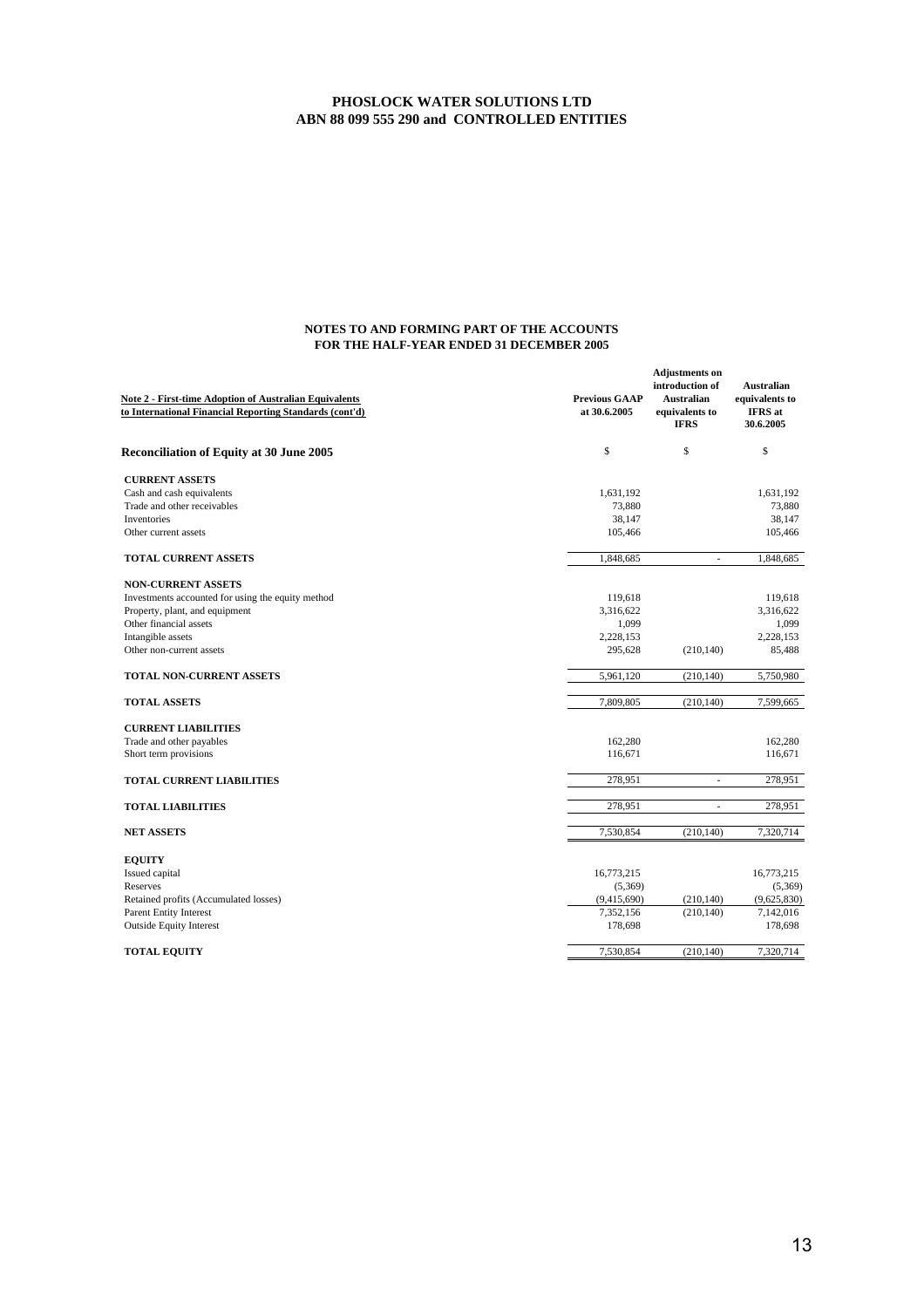| <b>Note 2 - First-time Adoption of Australian Equivalents</b><br>to International Financial Reporting Standards (cont'd) | <b>Previous GAAP</b> | <b>Effect</b> of<br>transition to<br><b>Australian</b><br>equivalents to<br><b>IFRS</b> | <b>Australian</b><br>equivalents to<br><b>IFRS</b> |
|--------------------------------------------------------------------------------------------------------------------------|----------------------|-----------------------------------------------------------------------------------------|----------------------------------------------------|
| Reconciliation of Profit or Loss for the half year to 31 December 2004                                                   |                      |                                                                                         |                                                    |
|                                                                                                                          | \$                   | \$                                                                                      | \$                                                 |
| Revenue                                                                                                                  | 90,390               |                                                                                         | 90,390                                             |
| Cost of sales                                                                                                            | (62, 322)            |                                                                                         | (62, 322)                                          |
| Administrative expenses                                                                                                  | (275,960)            |                                                                                         | (275,960)                                          |
| Depreciation and amortisation                                                                                            | (206, 503)           | (210, 140)                                                                              | (416, 643)                                         |
| Manpower expenses                                                                                                        | (472, 477)           |                                                                                         | (472, 477)                                         |
| Marketing expenses                                                                                                       | (15, 871)            |                                                                                         | (15, 871)                                          |
| Occupancy expenses                                                                                                       | (75, 818)            |                                                                                         | (75, 818)                                          |
| Other expenses from ordinary activities                                                                                  | (1,949)              |                                                                                         | (1,949)                                            |
| Share of net profits / (losses) of associates                                                                            | (16, 882)            |                                                                                         | (16, 882)                                          |
| accounted for using the equity method                                                                                    |                      |                                                                                         |                                                    |
| Profit/(loss) from ordinary activities before income tax                                                                 | (1,037,392)          | (210, 140)                                                                              | (1, 247, 532)                                      |
| Income tax relating to ordinary activities                                                                               | 39,859               |                                                                                         | 39,859                                             |
| Loss from ordinary activivties after related income tax expense                                                          | (997, 533)           | (210, 140)                                                                              | (1, 207, 673)                                      |
| Net Loss attributable to outside equity interests                                                                        |                      |                                                                                         |                                                    |
| Net profit/(loss) attributable to members of the parent entity                                                           | (997, 533)           | (210, 140)                                                                              | (1,207,673)                                        |
| Reconciliation of Profit or Loss for the full year to 30 June 2005                                                       |                      |                                                                                         |                                                    |
| Revenue                                                                                                                  | 214,744              |                                                                                         | 214,744                                            |
| Cost of sales                                                                                                            | (122, 729)           |                                                                                         | (122, 729)                                         |
| Administrative expenses                                                                                                  | (598, 020)           |                                                                                         | (598, 020)                                         |
| Depreciation and amortisation                                                                                            | (409, 329)           | (210, 140)                                                                              | (619, 469)                                         |
| Manpower expenses                                                                                                        | (830, 244)           |                                                                                         | (830, 244)                                         |
| Marketing expenses                                                                                                       | (55,718)             |                                                                                         | (55,718)                                           |
| Occupancy expenses                                                                                                       | (151, 947)           |                                                                                         | (151, 947)                                         |
| Other expenses from ordinary activities                                                                                  | (176, 612)           |                                                                                         | (176, 612)                                         |
| Share of net profits / (losses) of associates                                                                            | (32,969)             |                                                                                         | (32,969)                                           |
| accounted for using the equity method                                                                                    |                      |                                                                                         |                                                    |
| Profit/(loss) from ordinary activities before income tax                                                                 | (2,162,824)          | (210, 140)                                                                              | (2,372,964)                                        |
| Income tax relating to ordinary activities                                                                               | 39,859               |                                                                                         | 39,859                                             |
| Loss from ordinary activivties after related income tax expense                                                          | (2,122,965)          | (210, 140)                                                                              | (2, 333, 105)                                      |
| Net Loss attributable to outside equity interests                                                                        | 33,629               |                                                                                         | 33,629                                             |
| Net profit/(loss) attributable to members of the parent entity                                                           | (2,089,336)          | (210, 140)                                                                              | (2,299,476)                                        |
| Notes to the reconciliation of Equity and Profit or Loss                                                                 |                      |                                                                                         |                                                    |
| at 1 July 2004, 31 December 2004 and 30 June 2005.                                                                       | 30.6.2005            | 31.12.2004                                                                              | 1.7.2004                                           |
|                                                                                                                          | \$                   | \$                                                                                      | \$                                                 |
| 2(a) Write off of capitalised research expenses                                                                          | (210, 140)           | (210, 140)                                                                              | (210, 140)                                         |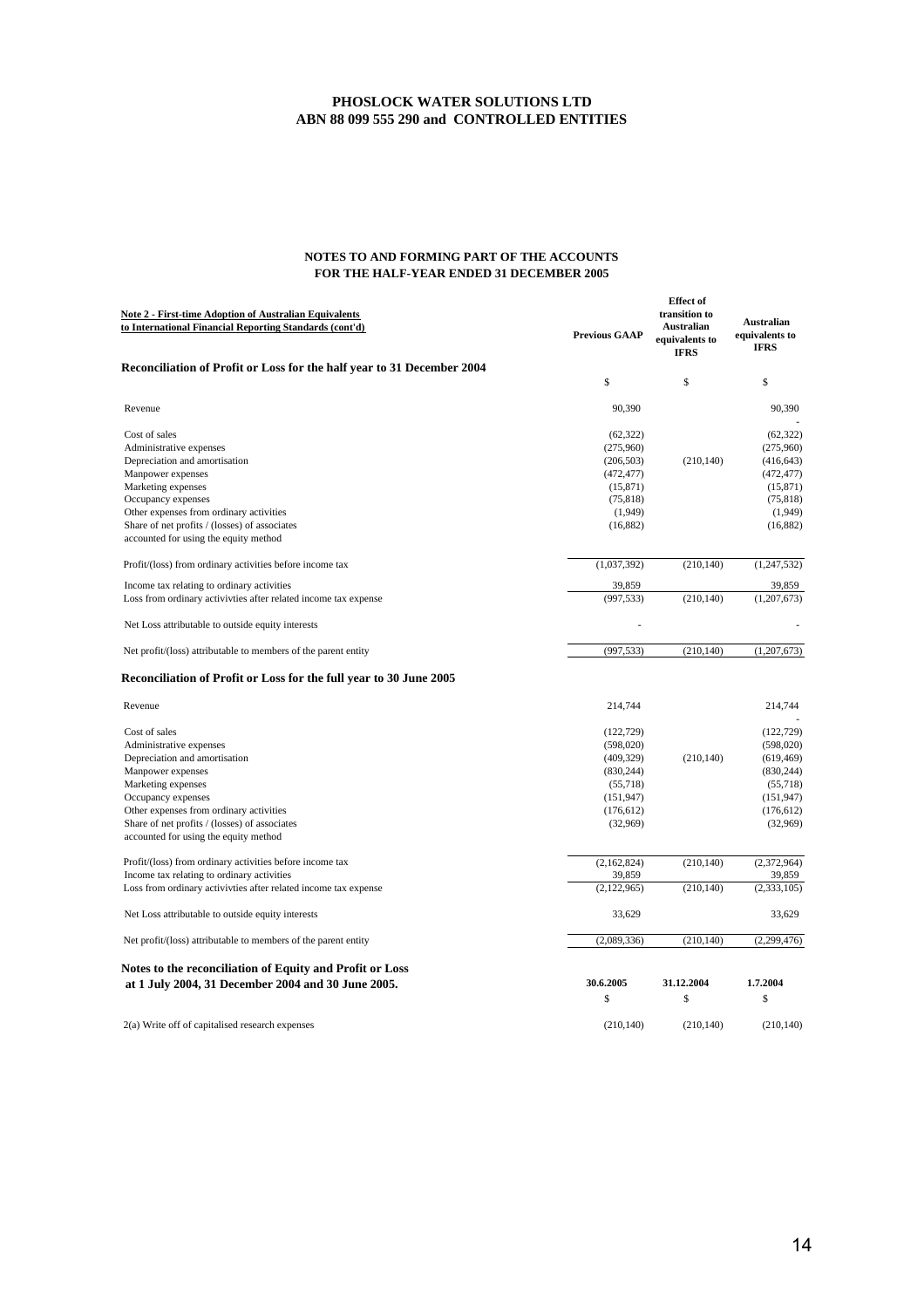### **NOTES TO AND FORMING PART OF THE ACCOUNTS FOR THE HALF-YEAR ENDED 31 DECEMBER 2005**

### **NOTE 3 - PROFIT FROM ORDINARY ACTIVITIES**

|                                                                                                     |                            | <b>ECONOMIC ENTITY</b>     |  |  |
|-----------------------------------------------------------------------------------------------------|----------------------------|----------------------------|--|--|
| The following items are relevant in explaining the financial<br>performance for the interim period. | <b>31 DECEMBER</b><br>2005 | <b>31 DECEMBER</b><br>2004 |  |  |
|                                                                                                     | S                          | \$                         |  |  |
| Included in other expenses is an impairment loss of                                                 |                            |                            |  |  |
| \$267,696 relating to the Purezza Marketing Inc US                                                  |                            |                            |  |  |
| investment which has been written down to its                                                       |                            |                            |  |  |
| recoverable amount.                                                                                 | (267, 696)                 |                            |  |  |
| Included in Manpower expenses is the cost of options                                                |                            |                            |  |  |
| issued in the half year to December 2005. The options                                               |                            |                            |  |  |
| were valued on the same basis as those reported in the                                              |                            |                            |  |  |
| 2005 annual report.                                                                                 | (151, 871)                 |                            |  |  |
| Share of net profits / (Losses) of Chinese associate                                                |                            |                            |  |  |
| <b>IETC</b> Environmental Protection Technology                                                     |                            |                            |  |  |
| (Kunming) Ltd accounted for using the equity                                                        |                            |                            |  |  |
| method - 20% holding                                                                                |                            | (16, 882)                  |  |  |
|                                                                                                     |                            |                            |  |  |

### **NOTE 4 - SEGMENT INFORMATION**

| Primary Reporting - Business segments             |                                   |            |        |                         |            |                        |             |
|---------------------------------------------------|-----------------------------------|------------|--------|-------------------------|------------|------------------------|-------------|
|                                                   | <b>Environmental Technologies</b> |            |        | <b>Bentonite Mining</b> |            | <b>Economic Entity</b> |             |
|                                                   | 2005<br>ъ                         | 2004<br>\$ | ¢<br>ъ | 2005<br>\$              | 2004<br>ъ  | 2005<br>\$             | 2004<br>\$  |
|                                                   |                                   |            |        |                         |            |                        |             |
| <b>Segment Revenue</b>                            | 356,095                           | 25,800     |        | 23.251                  | 39,590     | 379,346                | 65,390      |
| Unallocated revenues                              |                                   | $\sim$     |        |                         |            | 17,008                 | 25,000      |
| Total operating revenues                          | 356,095                           | 25,800     |        | 23,251                  | 39,590     | 396.354                | 90,390      |
| Segment Result                                    | (1.184.058)                       | (922, 904) |        | (152, 830)              | (113, 344) | (1.336.888)            | (1,036,248) |
| Unallocated expenses                              |                                   |            |        |                         |            | (293, 518)             | (211, 284)  |
| Profit from ordinary activities before income tax |                                   |            |        |                         |            | (1.630, 406)           | (1,247,532) |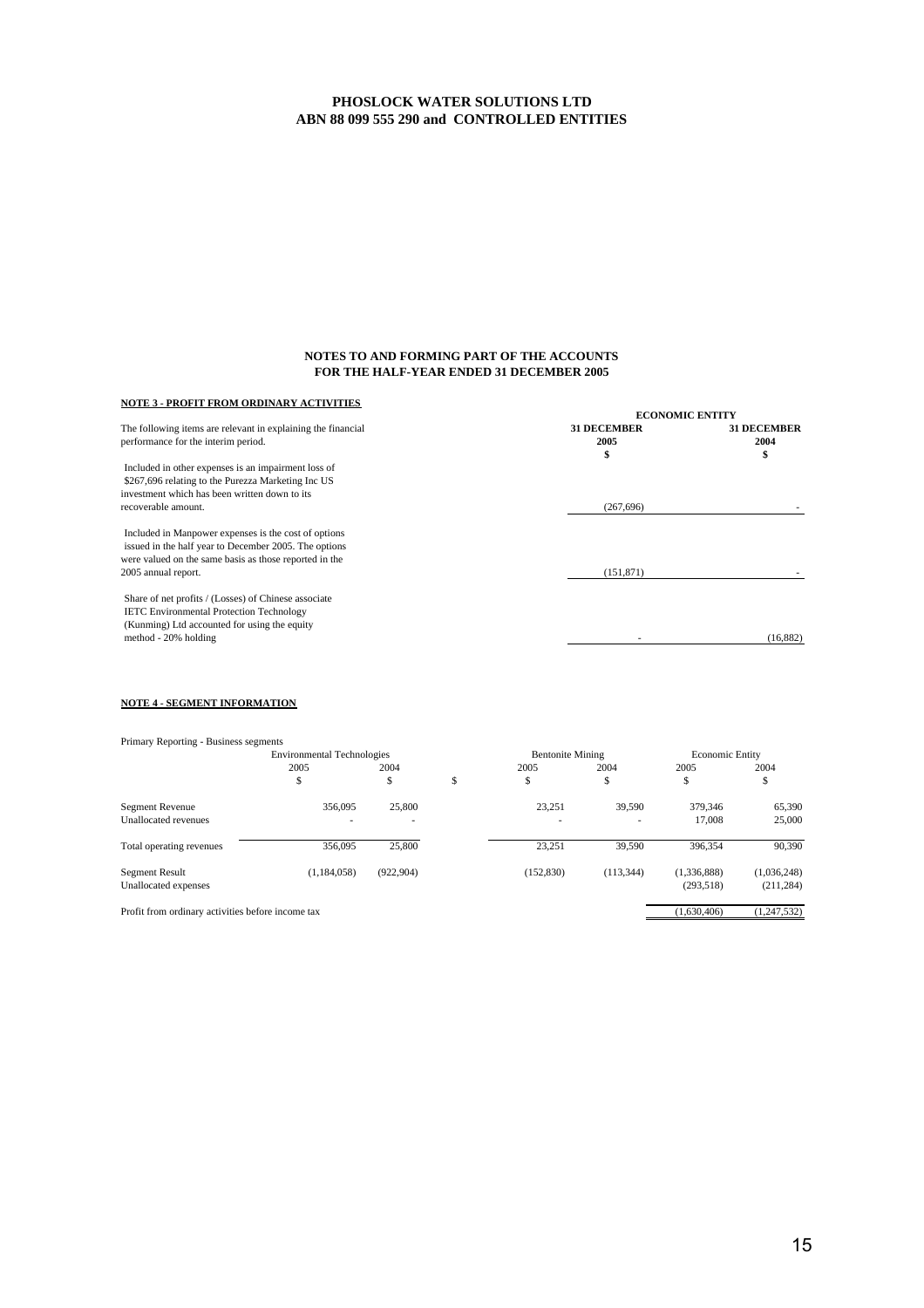### **NOTES TO AND FORMING PART OF THE ACCOUNTS FOR THE HALF-YEAR ENDED 31 DECEMBER 2005**

### **NOTE 5 - ACQUISITION of SUBSIDIARIES**

purchase. As disclosed in the 2005 Annual Report the parent entity acquired the 51% holding of International Environmental Technology Solutions Pty Ltd (IETS) in the parent entity's Chinese associate Phoslock manufacturing entity, IETC Environmental Protection Technology (Kunming) Ltd. The purchase was satisfied by the issue of 2,071,823 shares in the parent entity and a cash payment of \$100,000. The issue was based on the market price at the time of

|                                                     | Economic<br>Entity<br>S |
|-----------------------------------------------------|-------------------------|
| Purchase Consideration                              |                         |
| - Shares Issued                                     | 300,414                 |
| - Cash                                              | 100,000                 |
|                                                     | 400,414                 |
|                                                     |                         |
| Assets and liabilities acquired at acquisition date |                         |
| - Cash & cash equivalents                           | 25,136                  |
| - Receivables                                       | 15,956                  |
| - Inventories                                       | 82,545                  |
| - Other current assets                              | 17,607                  |
| - Fixed assets                                      | 186,377                 |
| - Intangibles                                       | 96,079                  |
| - Trade & other payables                            | (102,717)               |
|                                                     | 320,983                 |
| Goodwill on Consolidation                           | 79,431                  |
| Total                                               | 400.414                 |

licencee Purezza Marketing Inc. The purchase was satisfied by the issue of 2,997,915 shares and 2,997,915 options in the parent entity. As disclosed in the annual report Phoslock Pty Ltd a subsidiary of the parent entity, acquired the 48% minority shareholdings in US based Phoslock

|                                                     | Economic<br>Entity<br>S |
|-----------------------------------------------------|-------------------------|
| <b>Purchase Consideration</b>                       |                         |
| - Shares Issued                                     | 479,666                 |
|                                                     | 479.666                 |
| Assets and liabilities acquired at acquisition date |                         |
| - Cash & cash equivalents                           | 176.461                 |
| - Receivables                                       | 47,603                  |
| - Other current assets                              | 1,329                   |
|                                                     | 225,393                 |
| Goodwill on Consolidation                           | 254,273                 |
| Total                                               | 479,666                 |

### **NOTE 6 - CONTINGENT LIABILITIES**

There has been no change in contingent liabilities since the last annual reporting date.

### **NOTE 7 - EVENTS SUBSEQUENT TO REPORTING DATE**

There have been no events subsequent to reporting date which have had a material effect on the financial position of the company.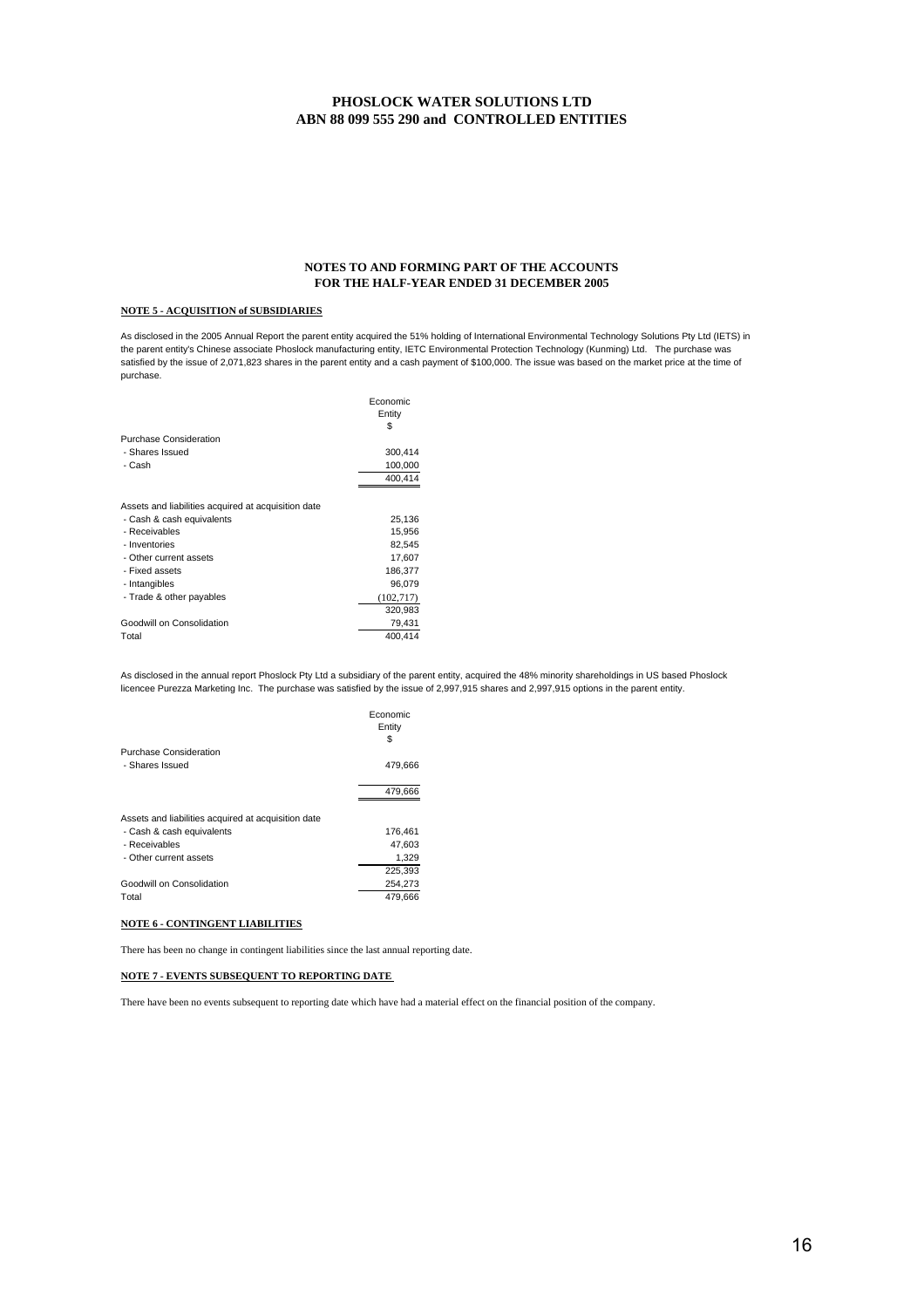### **DIRECTORS' DECLARATION**

The directors of the company declare that:

(a) the financial statements and notes set out on pages to 5 - 16

(i) comply with Accounting Standard AASB 134 : Interim Financial Reporting and the Corporations Regulations 2001; and

(ii) give a true and fair view of the financial position of the economic entity's financial position as at 31 December 2005 and its performance, as represented by the results of its operations and its cash flows, for the half-year ended on that date; and

(b) in the directors opinion, there are reasonable grounds to believe that the company will be able to pay its debts as and when they become due and payable.

Signed in accordance with a resolution of the Board of Directors on 14 March 2006.

Robert Schuitema Executive Chairman